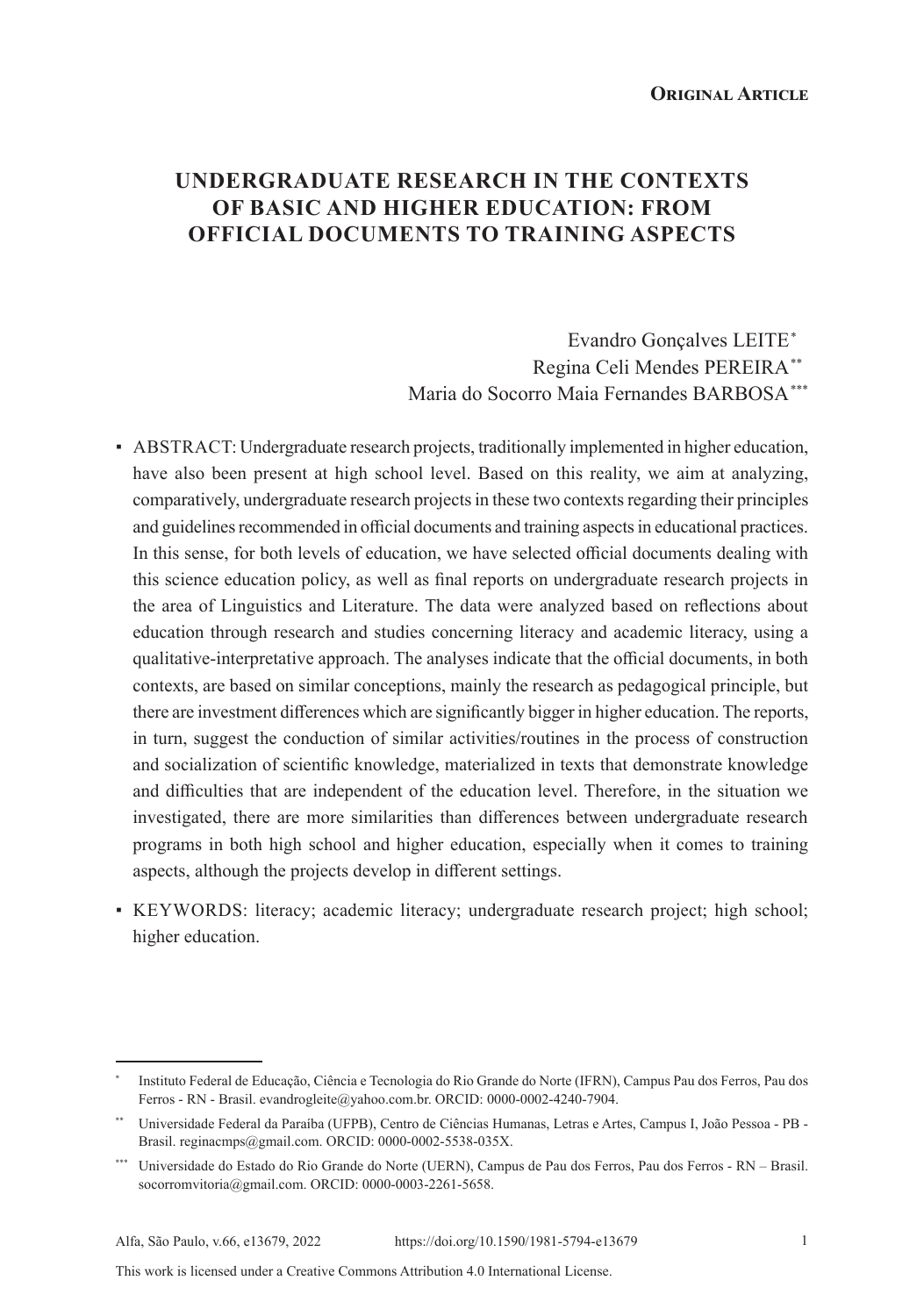# **Introduction**

The provision of quality education presupposes that students are provided with knowledge that allows, on the one hand, academic growth and, on the other hand, their social insertion, by understanding the world in which they live and acting in (and on) it as citizens. This training, in higher education, aims at integrating teaching, research, and extension activities; in basic education, specifically in high school, it is traditionally achieved by educational activities, although there are training activities under the extension and research scope, more precisely regarding scientific research, with development programs and scientific events directed to this public.

Official documents define guidelines for science education policies at these different levels of education. In addition, educational institutions and research funding institutions develop and finance undergraduate research programs that focus on these different audiences, such as the National Council for Scientific and Technological Development (CNPq), through CNPq's Institutional Undergraduate Research Scholarship Program for High School (PIBIC-EM/CNPq) and CNPq's Institutional Undergraduate Research Scholarship Program (PIBIC/CNPq).

Studies on undergraduate research programs in different contexts have already been published in the specialized literature. For instance, we highlight the following studies: Amâncio, Queiroz and Amâncio Filho (1999), Ferreira, C. (2010), Giorgi and Almeida (2018) and Leite (2020), for high school; and Calazans (2002), Demo (2004), Massi (2008) and Massi and Queiroz (2015), for higher education. Investigations that seek to establish comparisons between the two environments are scarcer and, therefore, highly needed. Oliveira and Bianchetti (2018) draw a parallel between the institutionalization of undergraduate research programs for high school and higher education, historicizing the evolution of public educational policies that have guided and followed these programs over the years, highlighting, especially, the offer of scholarships. Our work also establishes relationships between these two contexts, but seeks to establish them from the point of view of principles, guidelines, actions, and training processes that constitute these programs (taking into account their peculiarities), according to how they are conceived and practiced as an educational action by research in the promotion of an academic formation.

Some other studies infer, but do not directly address, similarities or differences between both contexts. Marques and Silva (2006) argue that undergraduate research programs in high school should be implemented in the same way as higher education. Similarly, Heck *et al.* (2012) state that undergraduate research programs in high school provide students with knowledge similar to that of undergraduate students. Ferreira, M. (2010), on the other hand, argues that undergraduate research programs in each environment should be considered as a different training process, since students in higher education are at another stage of their lives, after they have already made their first professional choice.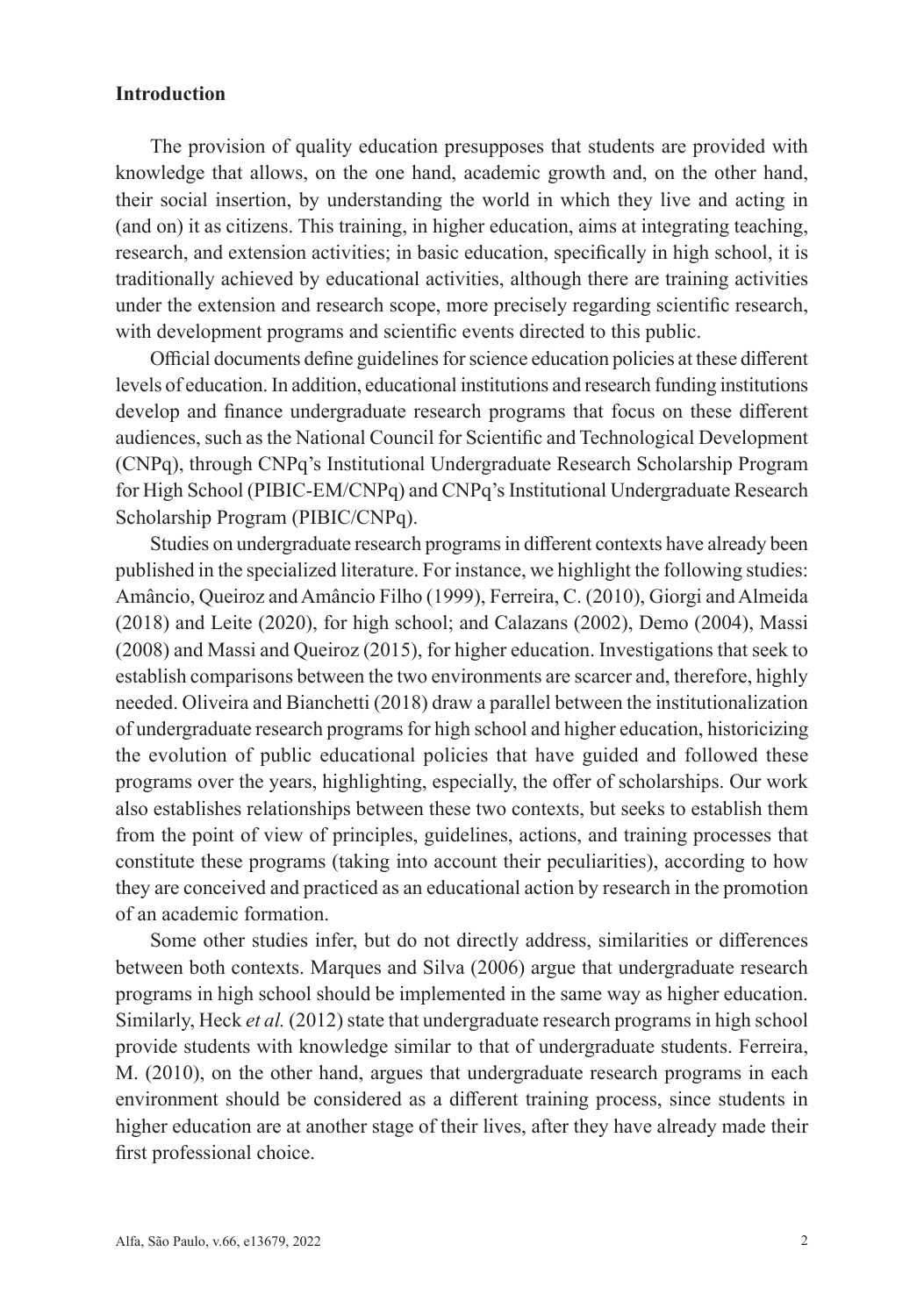To fill this gap and try to settle this stir, this work<sup>1</sup> aims at comparatively analyzing the undergraduate research program in basic and higher education, regarding its principles and guidelines recommended in the official documents, and the training aspects that are perceived from language actions resulting from the development of the projects. We consider undergraduate research programs, at the same time, as an action of scientific education through research, considered as a scientific and educational principle, and mainly a set of events and practices of academic literacy. For data collection, we selected two federal public educational institutions, one that offers high school education and another one that offers higher education. We selected official documents dealing with their undergraduate research program guidelines and actions, as well as research reports developed with students from both levels of education.

Our article, thus, is structured as follows: initially, we present the theoretical foundation, with reflections on education through research and studies on literacy and academic literacy; next, we describe the methods and procedures for obtaining and analyzing the data (official documents and reports); later, we proceed to the interpretation of the data; finally, we weave our conclusions.

#### **Education through research**

The concept of education through research that we follow comes from the work of Demo (2011a, 2011b, 2012), by outlining methodological paradigms and postures based on investigative, reflective and questioning attitudes in the teaching and learning process. This view is more broadly consistent with the perspective of scientific education, which, having research as a key element, strives for the development of a scientific attitude in students throughout their schooling.

We start from a conception of science in a broad sense, according to Chassot (2003) and the UNESCO (2005), to encompass all fields of science, as a form of language constructed by humans with the objective of understanding nature and society. So, when we refer to science education, we are referring, according to the reflections of Poitman (2005), to the development of the ability to solve problems and take position on issues of social and natural world, placing research and science as more constant practices in the school universe. Thus, we seek to build an educational practice that, based on different types of knowledge – from those most decisively focused on formal education to those related to interpersonal relationships and human activity in the world –, becomes an instrument of emancipation and the constitution of a critical and socially active being.

In Demo's perspective (2011a, 2011b, 2012), research training can be understood in two dimensions: an educational and a scientific one, both inseparable. The first

<sup>&</sup>lt;sup>1</sup> We emphasize that this work is in line with investigations developed by us in the context of UNITWIN Network / UNESCO MECEAL Chair: Reading and Writing, which aim to analyze literacy practices in the academic domain in different disciplinary contexts, in order to understand the process of construction of scientific knowledge from the central role of language interactions.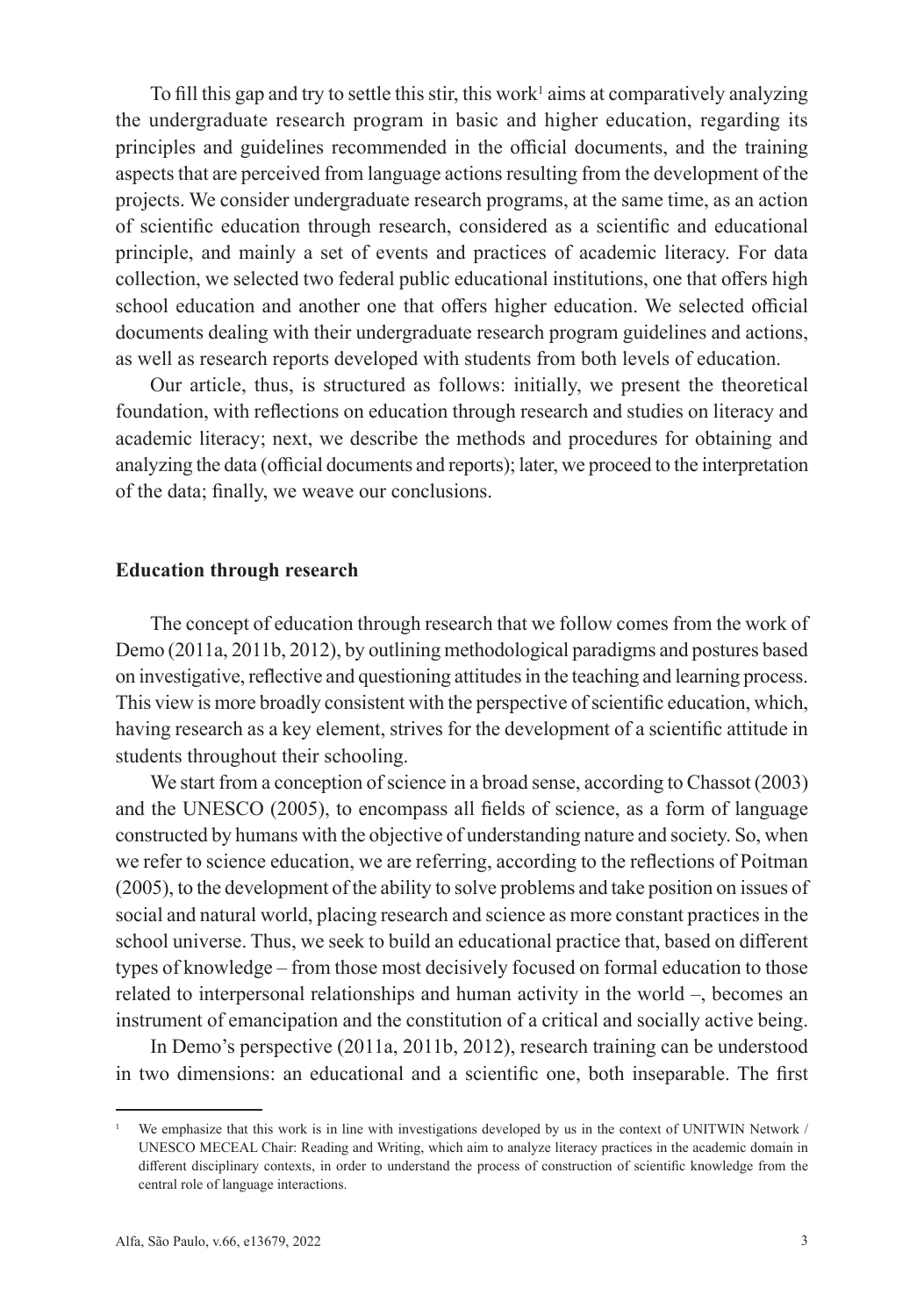dimension, according to the author, starts from the following principles: research, with formal and political quality, creativity and criticality, is the basis of school and university education; the essence of the research is the posture of reconstructive questioning; it must be conceived and valued as an everyday attitude; it is necessary to practice research aiming at the human formation of the students, providing them with knowledge that enables them to know how to think and act in the most different social spheres, with awareness, responsibility, ethics and solidarity. The second, on the other hand, recommends respecting the technical and logical procedures for the construction of knowledge, calling attention to the care with theory as an explanatory and argumentative construction, the relationship between theory and practice, the construction of interpretations for social or natural reality and development skills of writing texts that circulate in the academic environment, aiming at the production and socialization of knowledge.

In line with this orientation, the main objective of the proposal of education through research is the development of what Demo (2011a, 2011b, 2012) calls formal and political competence. By formal competence, he refers to the acquisition of knowledge related to the scientific and technological domain, such as the formation of scientific concepts, the domain of theory and research methods, reading skills and the production of texts (oral and written) from academic nature. By political competence, the author understands the formation of individuals as citizens. In this case, he points out that research must have clear social interests, regarding the formation of citizens and their critical conscience, through the construction and socialization of knowledge and an investigative attitude; it needs to be articulated with practice and aim to face problems and social inequalities, since it is inserted in a broader process of questioning, interpreting reality and responsible intervention.

One of the forms of education through research are the undergraduate research programs. As the name reveals, they are a practice of progressive introduction of students in the scientific activities in a given field of science, through interaction with other partners and their participation, even if peripheral, in the institutional places of production and socialization of scientific knowledge. This key role of research in educational and scientific training is also mentioned by Massi and Queiroz (2015, p.8, our translation): "[…] URP [undergraduate research program] represents a successful experience in complementing the academic and personal training of the university student and conducting to research and professional training […]"2 . The authors thus emphasize several training dimensions of undergraduate research programs: academic, personal and professional.

In Brazilian university context, Massi and Queiroz (2015) state that the first practices with the characteristics of what would later be called undergraduate research program date from the 1930s, with the foundation of universities with a research ideal.

<sup>2</sup> Original: "[…] *a IC [iniciação científica] representa uma experiência de sucesso na complementação da formação acadêmica e pessoal do universitário e no encaminhamento para a pesquisa e a formação profissional* […]" (MASSI; QUEIROZ, 2015, p.8).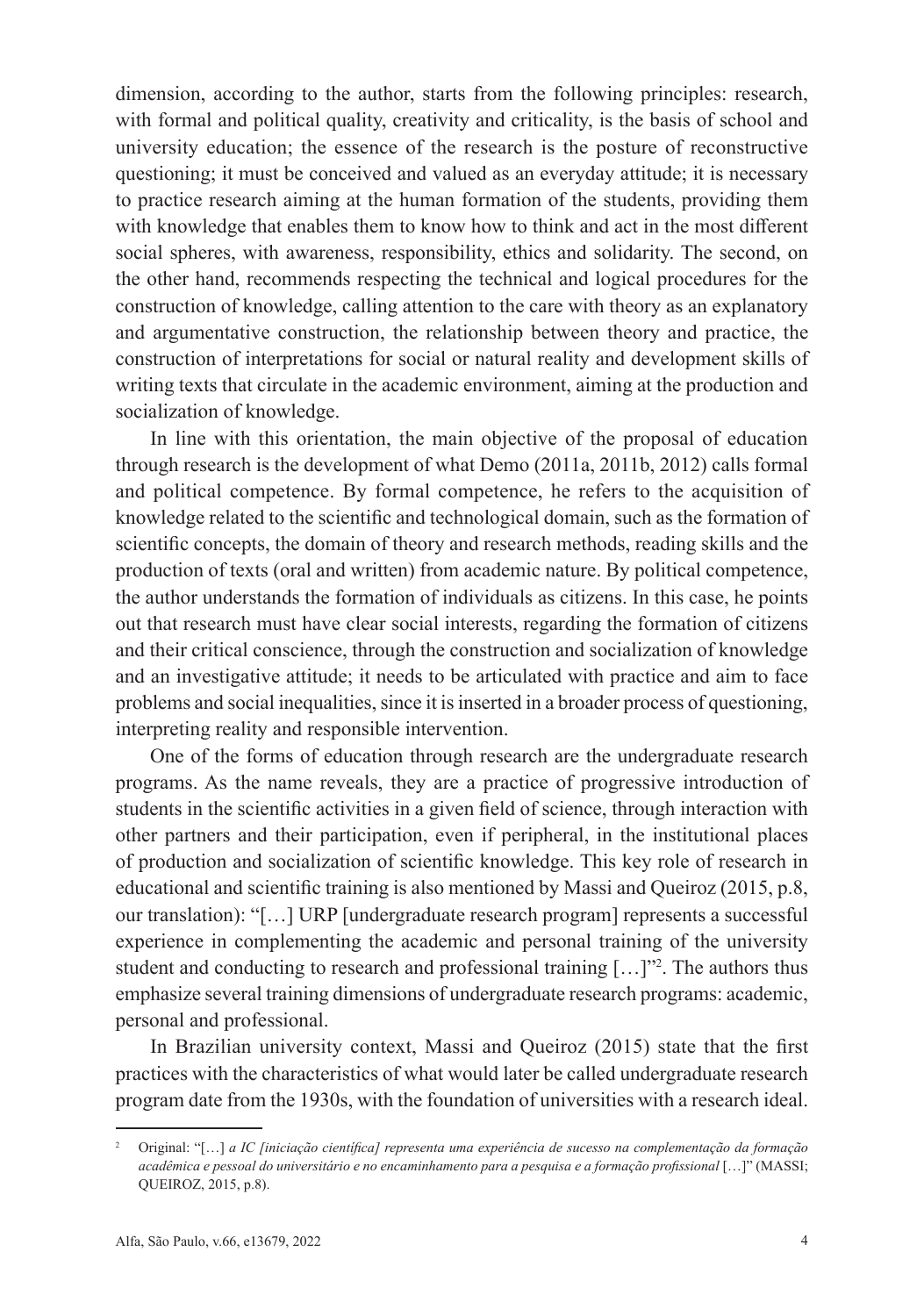However, it was after the creation, in 1951, of what today is the National Council for Scientific and Technological Development (CNPq) that undergraduate research program in higher education started to be financed. In the 1990s, this funding grew significantly, besides having being expanded more democratically to regions such as the North and Northeast of Brazil.

Some studies (DEMO, 2004; MASSI, 2008; MASSI; QUEIROZ, 2015) circumscribe scientific initiation to higher education. However, in 1986, the Scientific Research Vocation Program (PROVOC) of Fundação Oswaldo Cruz (Fiocruz) appeared in Brazil, which is considered one of the first and most significant experiences of scientific initiation of basic education students in the country. Policies such as this have expanded and received attention from funding research agencies, such as the CNPq, which has three programs for students of basic education in public schools: Undergraduate Research Program for the Brazilian Mathematics Olympiad in Public Schools, Institutional Undergraduate Research Scholarship Program for High School and Senior Undergraduate Research Program.3

As we can see, undergraduate research programs, when assuming research as a scientific and educational principle, have been conceived as an action of scientific education at different levels of education. In this process, and reaffirming the understanding of science as language, we consider the fundamental role of language interactions in scientific practice – as highlighted by Demo when mentioning knowledge (skills) related to reading and writing – and, by extension, in human performance in the world. In this sense, we understand that undergraduate research programs can also be seen and studied from the perspective of the uses and meanings of language (notably writing) related to this practice, taking into account the environment or domain in which it occurs, from Literacy Studies and the Academic Literacies approach.

# **Studies on literacy and academic literacy**

Our reflections on literacy are based on the seminal work of Brian Street (1984) and further developments (BARTON; HAMILTON; IVANIČ, 2000; KLEIMAN; ASSIS, 2016; STREET, 2014). The basic premise of Street (1984, p. 1), adopted by us, is: "[…] what the particular practices and concepts of reading and writing are for a given society depends upon the context; that they are already embedded in an ideology and cannot be isolated or treated as 'neutral' or merely 'technical'. […]". To account for the study of literacy as a social use and practice, Street (1984) argues that literacy has no benefits or consequences intrinsic to itself and, therefore, autonomous from participants and institutions in which reading and writing take place. On the contrary, it is advocated

<sup>3</sup> In Portuguese, the programs are: Programa de Iniciação Científica da Olimpíada Brasileira de Matemática das Escolas Públicas, Programa Institucional de Bolsas de Iniciação Científica para o Ensino Médio e Programa de Iniciação Científica Júnior.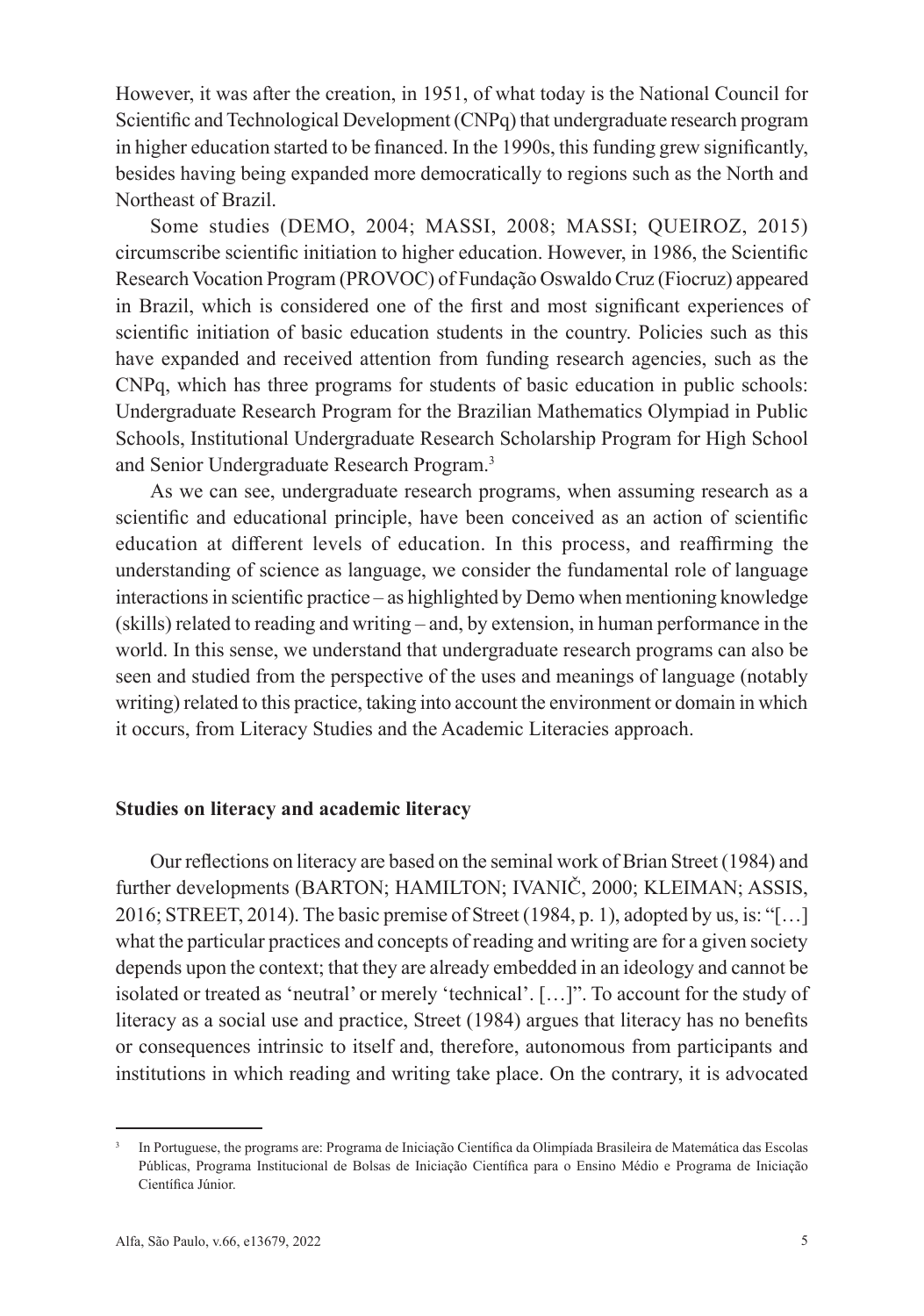that literacy is situated in different social contexts, with meanings, purposes, values, and power relations specific to each, resulting in varied literacies.

These values, intentions and meanings can be inferred from the unique situations of reading and writing, considered in their physical aspect. In this way, the difference between two fundamental concepts of literacy studies emerges: literacy events and practices. The former designates, in the words of Heath (1982, p. 50), "[…] occasions in which written language is integral to the nature of participations' interactions and their interpretative processes and strategies. […]". It is a unique communicative situation, carried out by participants in a given physical context and mediated by a written text (KLEIMAN; ASSIS, 2016), that is, an episode in which literacy plays a role, which includes the situation of interaction, written material, and verbal interactions around this material (MARINHO, 2010). As it involves dimensions that are observable in situations of written use, it constitutes the most basic unit for capturing and understanding them. The later encompasses the concepts and meanings of these events mediated by reading and writing. According to Street (2000), literacy events are guided, shaped and (re) configured by values, beliefs, ideologies, social models, identities, and attitudes. Thus, the practices account for the meanings constructed by the participants for the events, from the cultural and institutional context in which reading and writing are situated. They are, therefore, closely related concepts.

In order to better characterize literacy events and practices, Hamilton (2000) presents their constituent elements. The events would be formed by: participants who interact with writing; physical environment in which this interaction occurs; artifacts (for example, texts) that are involved in the interaction; and activities, or actions, performed by the participants. The practices, on the other hand, would have the following elements: hidden participants (people or groups) involved in social relations with the use of writing; a domain that builds the meaning and purpose of that use; non-material resources, such as knowledge, concepts, feelings, and values; routines and rules that regulate and legitimize actions, as well as define the criteria for participation and knowledge appropriation. The practices, thus, represent the set of events conformed to certain social patterns whose meanings are recognized by the participants.

In this paper, among the various forms of literacy, we address events and practices in the academic domain, through an approach called Academic Literacies, which has its fundamental bases in the works of Lea and Street (1998, 2000, 2014). Regarding the choice of the term that best characterizes this form of literacy and its scope, Lea and Street (2014, p.477, our translation) state: "although the term 'academic literacies' was originally developed with a view to studying literacies at a higher level, the concept also applies to the period from pre-school to high school […]"4 . Carvalho (2014, p.14, our translation) also defends the "[…] view of academic literacy as an issue that cannot be confined to higher education, it must before be seen throughout the student's entire

<sup>4</sup> Original: "[...] *embora o termo 'letramentos acadêmicos' tenha sido originalmente desenvolvido visando ao estudo de letramentos em nível superior, o conceito também se aplica ao período da pré-escola ao ensino médio* […]" (LEA; STREET, 2014, p.477).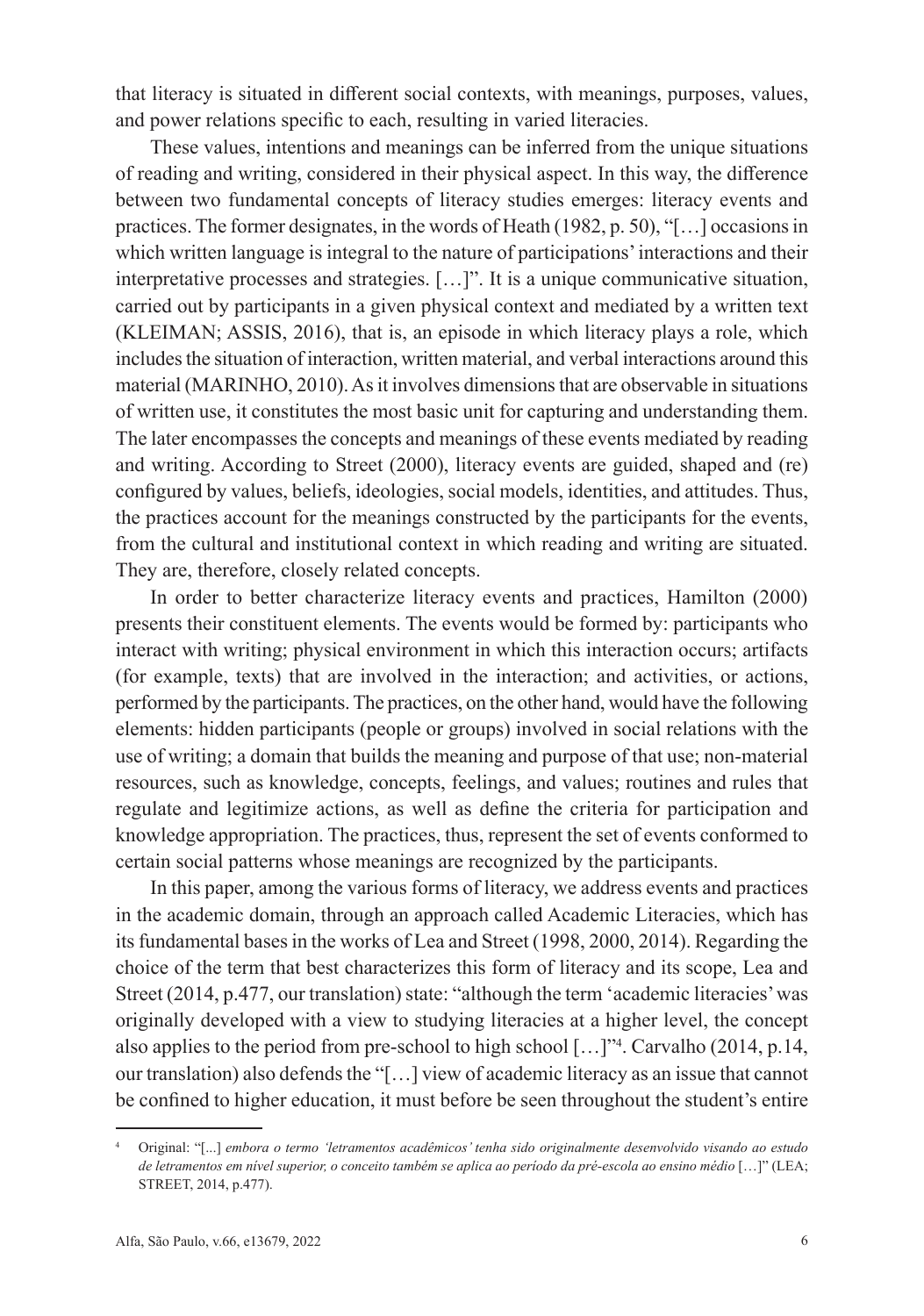school career […]"5 . Therefore, it is both a theoretical approach and a concept that can be applied to the two contexts studied in this paper, according to the nature of the events and practices most suited to undergraduate research program.<sup>6</sup>

In a seminal work referring to this area of study, Lea and Street (1998) present us with the definition of academic literacy:

> Academic literacy practices – reading and writing within disciplines – constitute central processes through which students learn new subjects and develop their knowledge about new areas of study. A practices approach to literacy takes account of the cultural and contextual component of writing and reading practices, and this in turn has important implications for an understanding of student learning.

In this excerpt, the authors defend the need to understand the uses of writing in the academic field in two ways: on the one hand, by establishing themselves in a particular domain of language functioning, with its rules, genres, themes, and participants; on the other, for mobilizing even more specific knowledge, since each area of knowledge (subject) has its own conventions, hence the denomination *academic literacies* (in the plural). Thus, academic literacy practices are characterized by demanding not only new knowledge about subjects or contents, but also about understanding cultural issues that permeate writing and reading in different subjects.

In order to analyze academic reading and writing practices, it is necessary to take into account aspects of the institutional context, related to epistemologies, conventions, values, and conceptions that guide individuals' actions, as well as the knowledge they involve and their appropriation process. In this case, it is necessary to consider the materiality that defines the text, as a mediator and marker of the literacy event, as well as the settings of literacy practices historically and culturally constructed in the interactions, which establish the institutional norms, the participants, and their roles, acting in the definition of the form and function assumed by the text in these practices.

We thus perceive the established character of academic literacy practices and the texts that mediate them. The uses of reading and writing occur in social contexts and should be studied as such, in order to understand their functions and meanings within these specific situations. Consequently, the familiarization of new participants with this environment and its conventions is neither a natural nor an automatic process, but requires a process of interaction and integration, via training procedures.

<sup>5</sup> Original: "[…] *visão da literacia [letramento] académica como uma questão que não pode ser circunscrita ao ensino superior, tem antes de ser perspetivada ao longo de todo o percurso escolar do aluno* […]" (CARVALHO, 2014, p.14).

<sup>6</sup> We recognize, however, that there is no consensus on the use of the term *academic literacy* to name such practices in basic education. Even when referring to higher education, there is an oscillation between the use of terms such as *academic literacy*, *scientific literacy* and *academic-scientific literacy*.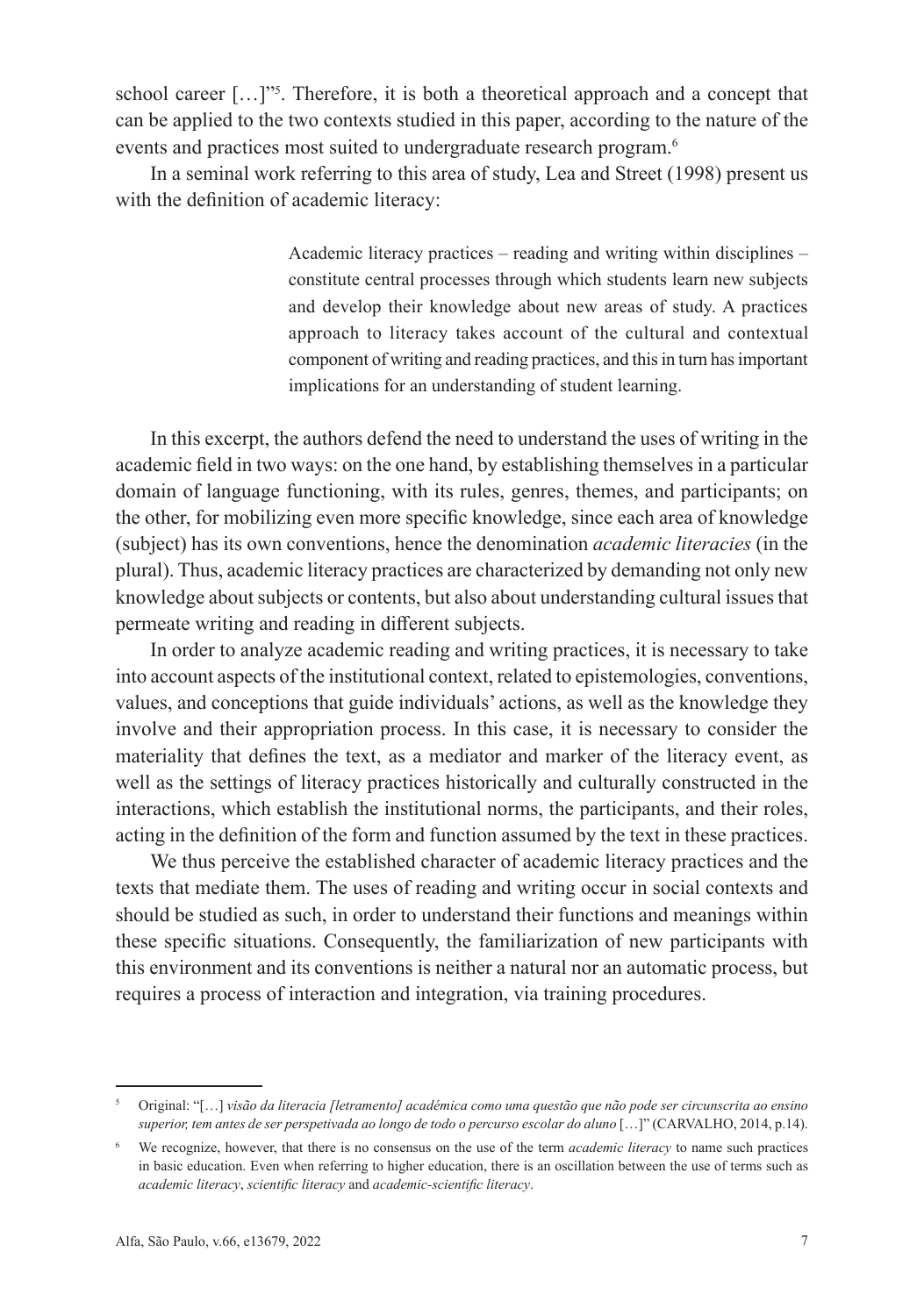# **Constitution of the** *corpus* **and analysis procedures**

In order to compare the undergraduate research program of high school and higher education students, we highlight elements of academic literacy events and practices in two federal public education institutions between the years 2015 and 2017: Instituto Federal de Educação, Ciência e Tecnologia do Rio Grande do Norte (IFRN), referring to high school7 ; and Universidade Federal da Paraíba (UFPB), referring to higher education. The selection criterion for the two institutions was based on our practice there as teachers and supervisors of undergraduate research program, knowing and undergoing such experiences.

Based on the principle that literacies are mediated by texts, we selected a set of documents referring to institutional norms and effective practices of undergraduate research programs in both contexts, also with the objective of assessing the degree of equivalence between them. We adopted as criteria for the definition of documents: the presence of thematization, normatization or registration aspects of undergraduate research programs; besides their degree of correspondence. As a result of this process, we elected the following documents, grouping them by correspondence between the two levels, for comparative effect:

- 1. National Education Guidelines and Framework Law (LDB), for both levels;
- 2. Brazil's National Common Curricular Base (BNCC) and National Curricular Guidelines for High School Technical Vocational Education, for high school, and National Curricular Guidelines for Initial and Continuing Education at Higher Education of Basic Education Teaching Professionals<sup>8</sup>, for higher education;
- 3. IFRN's Political Pedagogical Project (PPP) and UFPB's Institutional Pedagogical Project (IPP)<sup>9</sup>;
- 4. Two IFRN undergraduate research program announcements (years 2015 and 2016) and two UFPB undergraduate research program announcements (years 2016 and 2017), defined according to the research whose reports we studied;

<sup>7</sup> Although we are aware that the federal institutes of education, science and technology, according to Law nº 11.892/2008 (BRASIL, 2008), are entities able to act in different levels and modalities of education (basic, professional education, and even undergraduate and postgraduate levels), with implications on institutional, pedagogical and financial issues, we address only aspects related to high school, in line with our thematic focus.

<sup>&</sup>lt;sup>8</sup> The choice of this document is due to the area and the higher level course to which the research reports analyzed belong.

<sup>&</sup>lt;sup>9</sup> We consider the IPP from 2014 to 2018, comprising the period stipulated for the constitution of the data. In Portuguese, the documents are Projeto Político-Pedagógico (PPP) do IFRN and Projeto Pedagógico Institucional (PPI) da UFPB.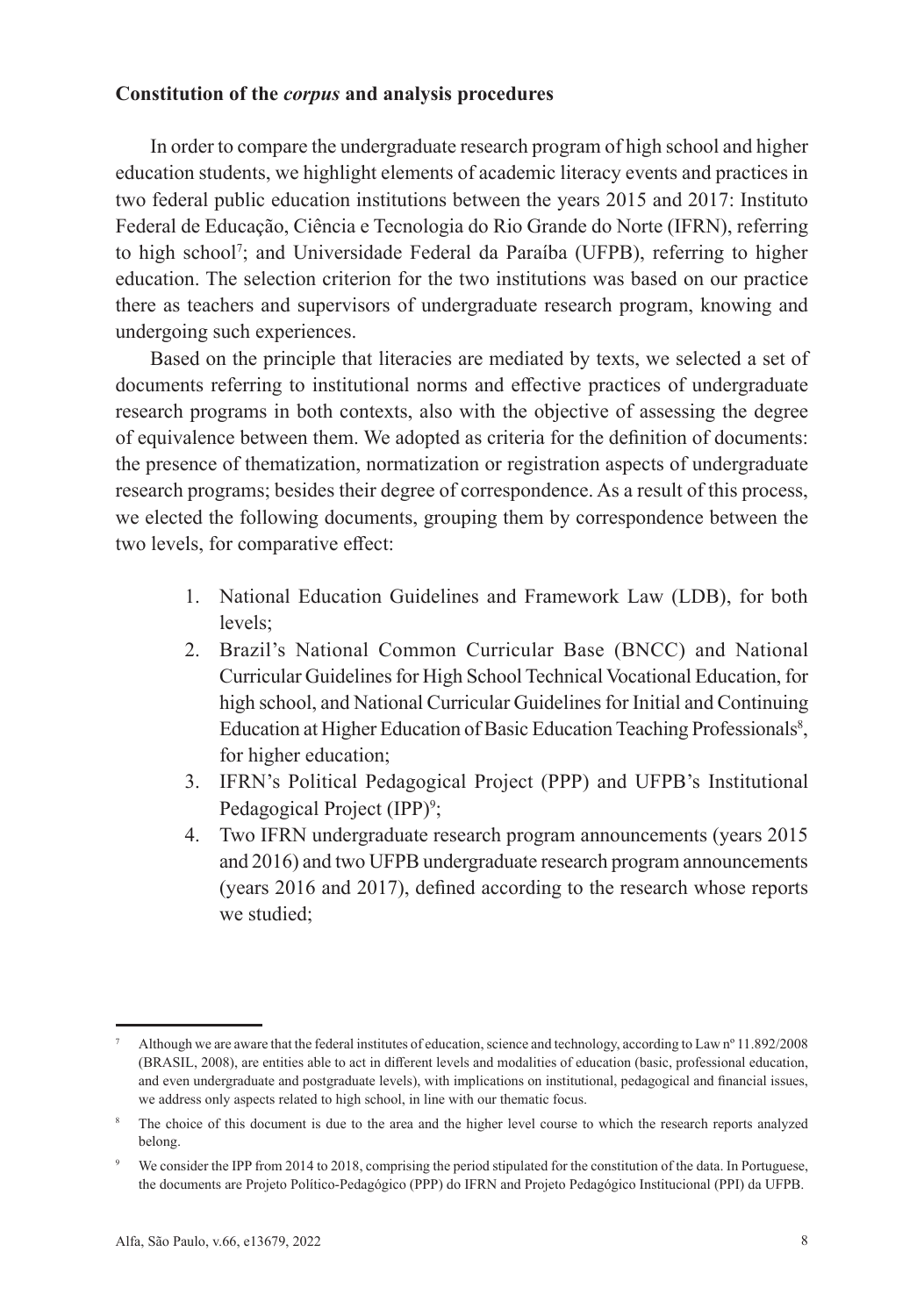5. Two final research reports resulting from the selected announcements, in the area of Linguistics and Literature<sup>10</sup>, at IFRN, and two final research reports resulting from the selected announcements, also in the area of Linguistics and Literature, at UFPB.

Thus, we have two sets of data referring to undergraduate research programs aimed at both student profiles. At first, we analyzed official documents that determine the guidelines, policies and undergraduate research program actions for both offers, in addition to CNPq announcements aimed at high school and higher education. With this, we hope to understand the institutional conceptions and objectives of each level of education regarding their science education policy, in addition to rules that define the individual's profile and form of participation. Next, we analyzed final research reports on projects at both levels, resulting from these aforementioned announcements. The reports are coded as R1-EM (Report 1 - High School), R2-EM (Report 2 - High School), R3-ES (Report 3 - Higher Education) and R4-ES (Report 4 - Higher Education). Thus, we seek to understand activities that are reported and define routines of knowledge construction, reading and writing practices, as well as genres experienced in this process, in addition to the resulting product in training terms, regarding the acquisition of knowledge about scientific practice, contents and rules of the disciplinary field.

## **Undergraduate research projects in official documents**

Official documents have the function of establishing, at the national or institutional level, science education policies (notably undergraduate research programs) and determining their parameters. In this sense, they constitute artifacts that found conceptions, objectives, rules and actions to guide undergraduate research and, therefore, are part of the elements that make up events and academic literacy practices.

In a more general scope, we have Law No. 9,394, of December 20, 1996, which defines the National Education Guidelines and Framework Law (LDB) (BRASIL, 1996). Among the principles and purposes of national education for all levels, stages and modalities of teaching, LDB points out "freedom to learn, teach, research and disseminate culture, thought, art and knowledge" (BRASIL, 1996, our translation).<sup>11</sup> In the same direction, it lists, as one of the duties of the State, to guarantee "access to the highest levels of education, research and artistic creation, according to the capacity of each one" (BRASIL, 1996, our translation).<sup>12</sup>

<sup>&</sup>lt;sup>10</sup> The definition of the area of Linguistics and Literature, in both contexts, is due to our training and teaching practice, so that we can better interpret the literacy practices in this disciplinary field and offer subsidies to our own performance and, by extension, to other colleagues of the field.

<sup>11</sup> Original: "[...] *liberdade de aprender, ensinar, pesquisar e divulgar a cultura, o pensamento, a arte e o saber*" (BRASIL, 1996).

<sup>12</sup> Original: "[...] *acesso aos níveis mais elevados do ensino, da pesquisa e da criação artística, segundo a capacidade de cada um*" (BRASIL, 1996).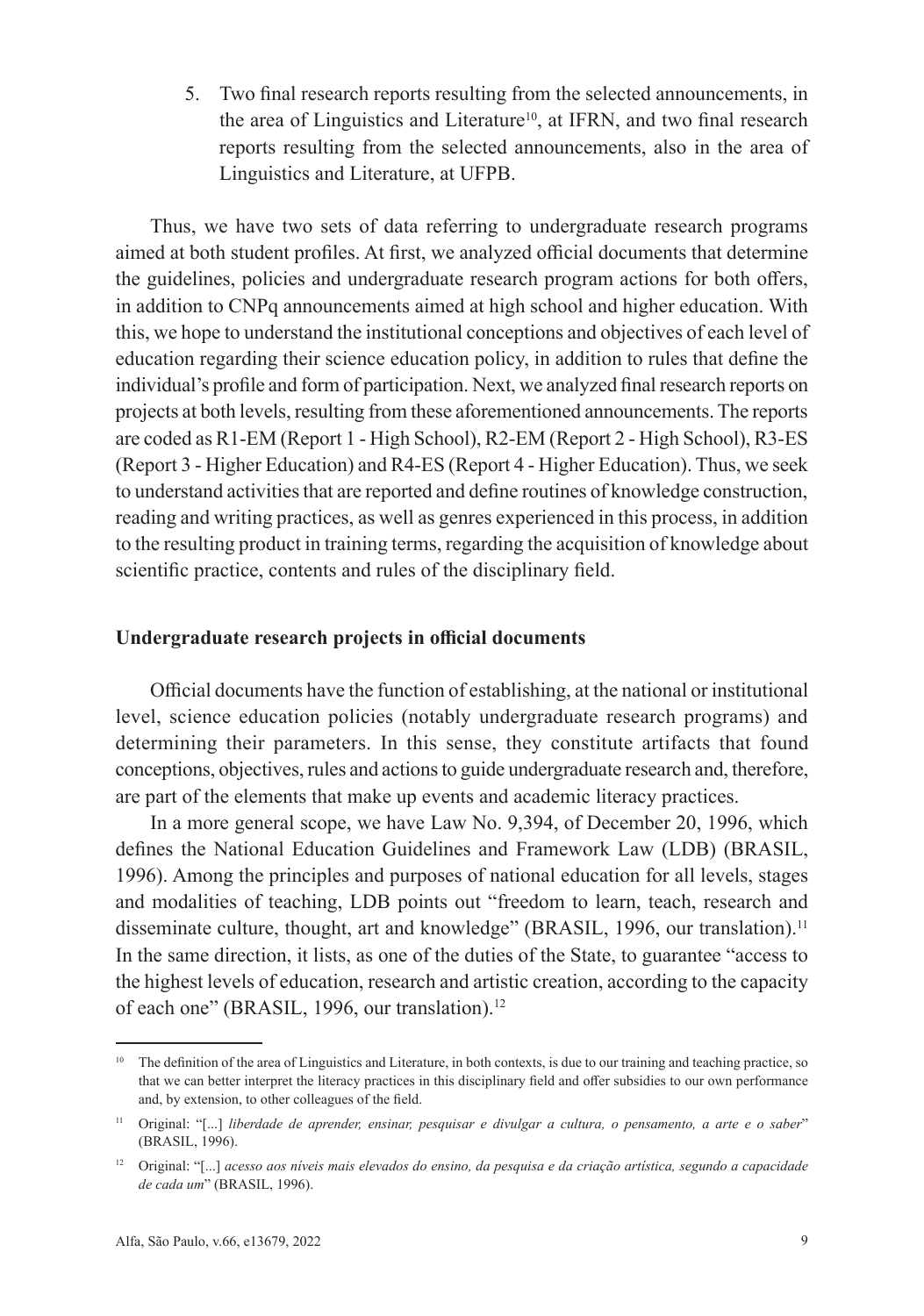When referring to the purpose of each level of education, the document is more generic when it comes to basic education. For the purposes of high school, for example, it addresses the "development of intellectual autonomy and critical thinking",13 as well as "the understanding of the scientific-technological foundations of productive processes, relating theory to practice, in the teaching of each course" (BRASIL, 1996, our translation).<sup>14</sup> When it comes to higher education, LDB is quite clear about the importance of research in the students' training path. Among the purposes of higher education, we have:

> I – to stimulate cultural creation and the development of scientific spirit and reflective thinking;

III – to encourage research and scientific investigation work, aiming at the development of science and technology and the creation and dissemination of culture, and, thus, develop the understanding of man and the environment in which he lives;

IV - to promote the dissemination of cultural, scientific and technical knowledge that constitute the heritage of humanity and to communicate knowledge through teaching, publications or other forms of communication;

VII – to promote extension programs, open to the participation of the population, aiming to spread the achievements and benefits resulting from cultural creation and scientific and technological research generated in the institution.

VIII – to act in favor of the universalization and improvement of basic education, through the training and qualification of professionals, the practice of pedagogical research and the development of extension activities that bring together the two school levels.15 (BRASIL, 1996, our translation).

<sup>13</sup> Original: "[...] *desenvolvimento da autonomia intelectual e do pensamento crítico*" (BRASIL, 1996).

<sup>14</sup> Original: "[...] *a compreensão dos fundamentos científico-tecnológicos dos processos produtivos, relacionando a teoria com a prática, no ensino de cada disciplina*" (BRASIL, 1996).

<sup>15</sup> Original: "I - *estimular a criação cultural e o desenvolvimento do espírito científico e do pensamento reflexivo;*

*III - incentivar o trabalho de pesquisa e investigação científica, visando o desenvolvimento da ciência e da tecnologia e da criação e difusão da cultura, e, desse modo, desenvolver o entendimento do homem e do meio em que vive; IV - promover a divulgação de conhecimentos culturais, científicos e técnicos que constituem patrimônio da humanidade e comunicar o saber através do ensino, de publicações ou de outras formas de comunicação;*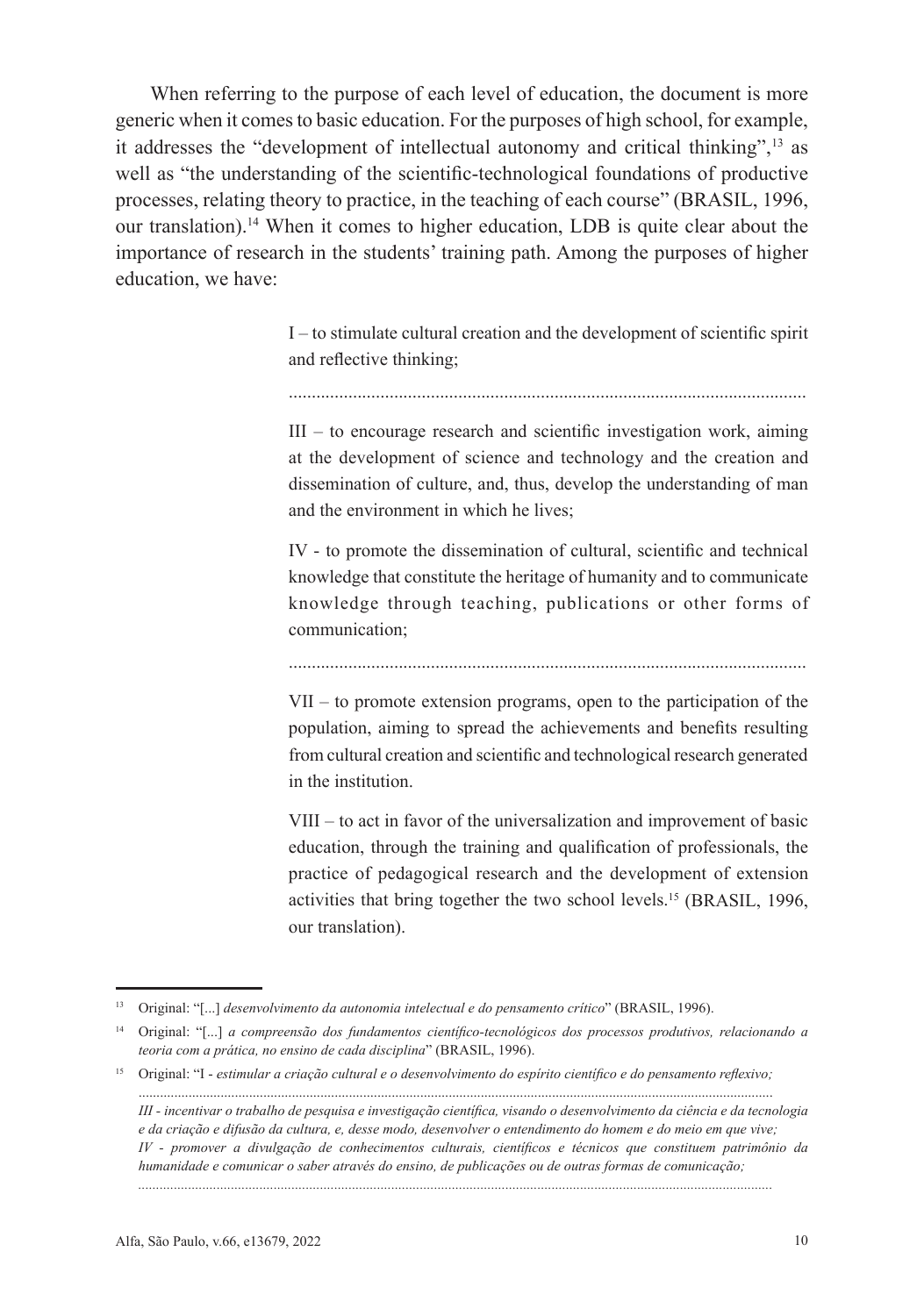LDB also mentions research at universities when addressing its duties, such as "establishing plans, programs and scientific research projects" (BRASIL, 1996, our translation),<sup>16</sup> and the financial resources to develop such activities. It is evident, therefore, that the document chooses the university as an environment *par excellence* for research, defining, for that, institutional rules regarding the purposes, attributions and forms of financing.

In relation to documents of national scope that are specific to each level of education, there are references to scientific practice and undergraduate research programs.

In the context of basic education, particularly high school education, the National Common Curricular Base (BRASIL, 2018) does not specifically address undergraduate research programs, which is our object of investigation, although it mentions activities, artifacts and knowledge related to literacy practices in academic domain. When dealing with study and research practices in the Portuguese Language curricular component, the document mentions the development of skills and knowledge related to scientific doing in the teaching dimension, therefore, the conception of research as a scientific and educational principle: research techniques; data collection and analysis procedures; and characteristics of scientific and scientific dissemination genres, such as final paper, essay, scientific article, encyclopedia entry, infographic, experiment report, report, scientific report, oral presentation, seminar, round-table communication, etc.

The National Curricular Guidelines for High School Technical Vocational Education, $17$  on the other hand, explicitly elect research as a pedagogical principle (in its educational and scientific dimension) one of their foundations. According to CNE/CEB Resolution 11/2012:

> High School Technical Vocational Education should be conceived as an opportunity for integral human formation, having as a structuring axis the integration between work, science, technology and culture, based on work as an educational principle, on research as a pedagogical principle and on permanent articulation with socioeconomic development, to guarantee working citizens the opportunity to exercise their citizenship with dignity and social justice.<sup>18</sup> (BRASIL, 2013, p.38, our translation).

*VII - promover a extensão, aberta à participação da população, visando à difusão das conquistas e benefícios resultantes da criação cultural e da pesquisa científica e tecnológica geradas na instituição.*

*VIII - atuar em favor da universalização e do aprimoramento da educação básica, mediante a formação e a capacitação de profissionais, a realização de pesquisas pedagógicas e o desenvolvimento de atividades de extensão que aproximem os dois níveis escolares*." (BRASIL, 1996).

<sup>16</sup> Original: "[...] *estabelecer planos, programas e projetos de pesquisa científica*" (BRASIL, 1996).

<sup>&</sup>lt;sup>17</sup> New national curriculum guidelines for professional and technological education are in the process of being built. Until the closing of this paper, they had already been approved by the National Education Council (CNE), but await approval by the Ministry of Education (MEC), therefore, they are not yet in force. For this reason, we consider the 2012 guidelines, now in force.

<sup>18</sup> Original: "[...] *a Educação Profissional Técnica de Nível Médio deve ser concebida como oportunidade para a formação humana integral, tendo como eixo estruturante a integração entre trabalho, ciência, tecnologia e cultura, fundamentando-se no trabalho como princípio educativo, na pesquisa como princípio pedagógico e na permanente*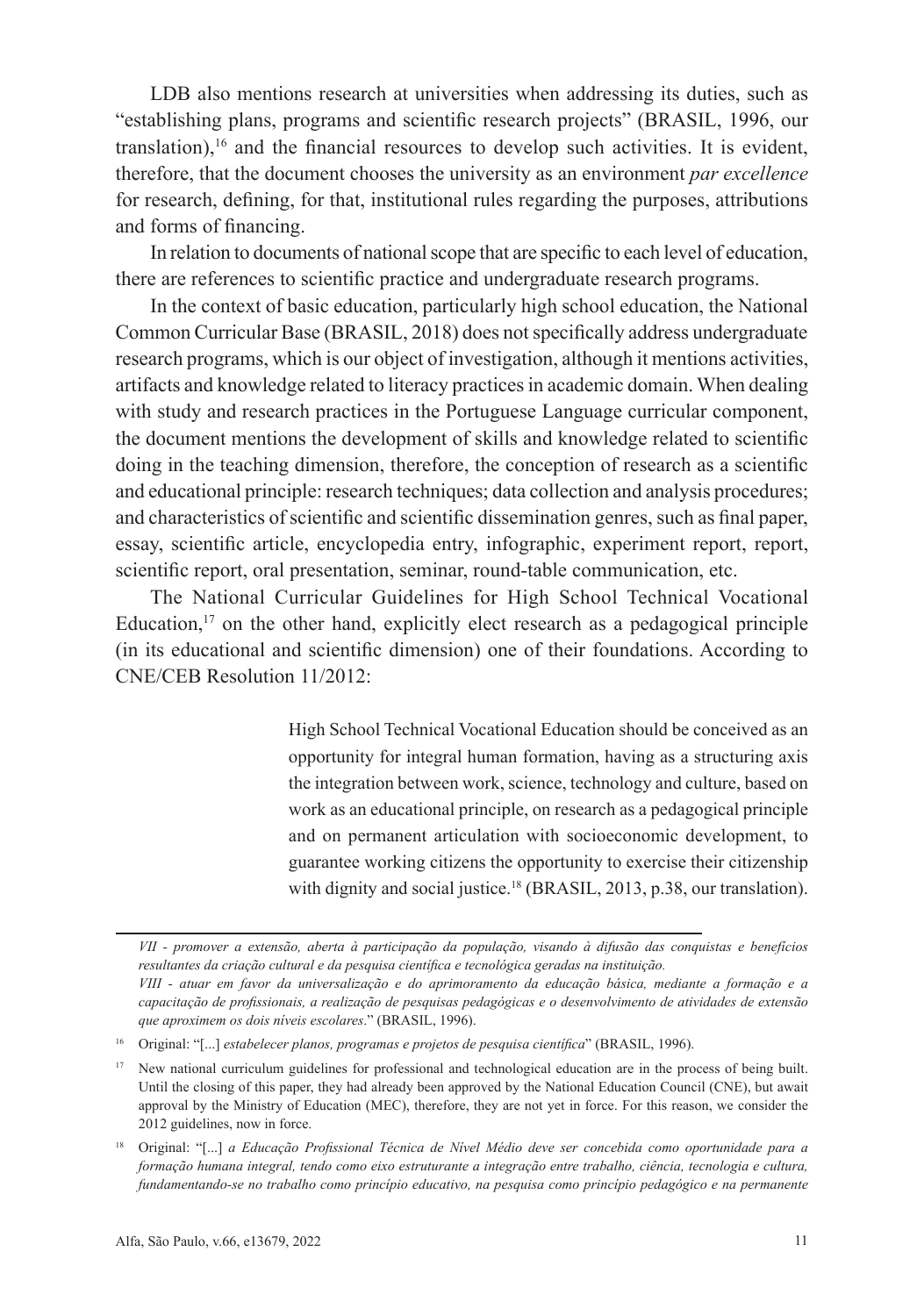Based on this guidance, draft Resolution nº 6, of September 20, 2012, which institutes the guidelines, textually mentions undergraduate research program as an action of education through research in the basic education environment:

> Art. 14 The syllabus of the High School Technical Vocational Education courses should provide students with:

[…]

VI – fundamentals of entrepreneurship, cooperativism, information technology, labor legislation, professional ethics, environmental management, work safety, innovation management and undergraduate research program, people management and management of the social and environmental quality of work.<sup>19</sup> (BRASIL, 2013, p.60-61, our translation).

In this perspective, high school technical vocational education should provide students with an understanding of scientific foundations and innovation and undergraduate research programs, related to their professional training. Among its fundamental principles are: integral human formation, that is, general and professional, through the articulation of the dimensions of culture, work, science and technology, and their contextualization; and research as a pedagogical principle. According to CEB Resolution nº 5/2011, the research:

> [...] instigates the student in the sense of curiosity towards the world around him, generates anxiety, allowing the student to be a protagonist in the search for information and knowledge, whether of common sense, school or scientific knowledge.

> This attitude of uneasiness in the face of the reality enhanced by research, when awakened in high school, contributes so that the student can individually and collectively formulate research questions and seek answers in an autonomous process of (re)construction of knowledge. In this sense, the relevance is not in the provision of information by the teacher, which, nowadays, is found, most of the time and in a wide and diversified way, outside of classes and even at school. What is relevant is the development of research capacity, so that students search and (re)

*articulação com o desenvolvimento socioeconômico, para garantir ao cidadão trabalhador a oportunidade de exercer sua cidadania com dignidade e justiça social*." (BRASIL, 2013, p.38).

<sup>19</sup> Original: "Art. 14 *Os currículos dos cursos de Educação Profissional Técnica de Nível Médio devem proporcionar aos estudantes*:

 $[\ldots]$ 

VI – *fundamentos de empreendedorismo, cooperativismo, tecnologia da informação, legislação trabalhista, ética profissional, gestão ambiental, segurança do trabalho, gestão da inovação e iniciação científica, gestão de pessoas e gestão da qualidade social e ambiental do trabalho*." (BRASIL, 2013, p.60-61).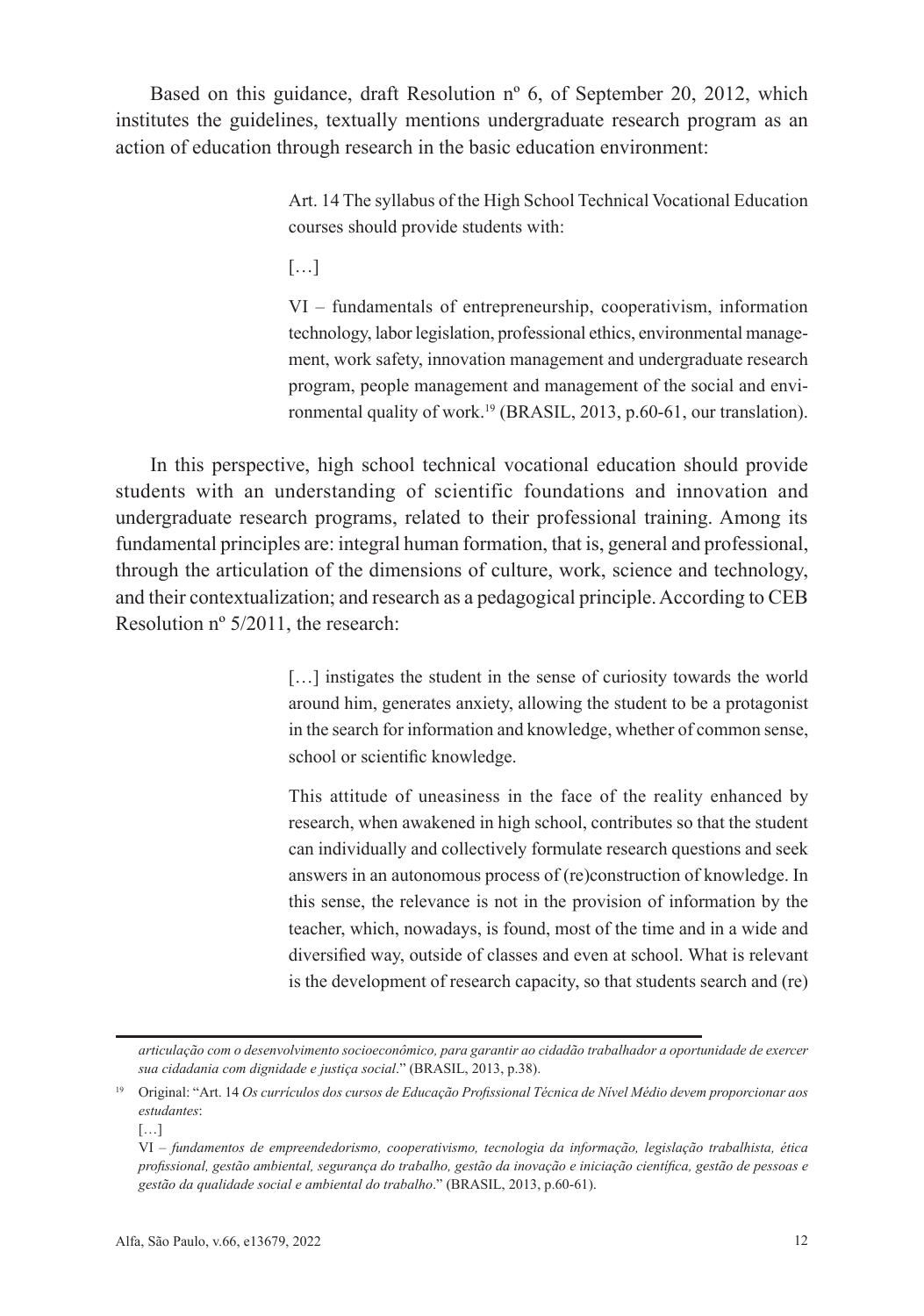build knowledge.20 (BRASIL, 2012 *apud* BRASIL, 2013, p.218, our translation).

Similarly, the National Curricular Guidelines for Initial and Continuing Education at Higher Education of Basic Education Teaching Professionals (BRASIL, 2015), within the scope of higher education in the area of Teaching License in Portuguese Language, advocate as one of its basic principles the inseparability between teaching, research and extension, considering research and extension as pedagogical principles essential to educational practice and professional development, as elements to contribute to the academic quality of university education offered. In this sense, CNE Resolution 2/2015 (BRASIL, 2015) warns of the impoverishment of students' training when research and extension are neglected.

Regarding research, the Resolution characterizes it as "[…] cognitive and training principle and, therefore, the core axis of this formation  $[\dots]^{221}$  (BRASIL, 2015, p.7, our translation). Based on these foundations, the curricular guidelines point to undergraduate research programs as a theoretical-practical activity that can compose the training itinerary of the course, within the scope of integrative studies for curriculum enrichment. As a result of these actions of researching, building and socializing knowledge, students are expected to apprehend knowledge related to scientific practice, specifically related:

> II - to the construction of knowledge, valuing research and extension as pedagogical principles essential to the exercise and improvement of the teaching profession and the improvement of educational practice;

> III – to the access to national and international research sources, to good quality pedagogical support material, to study time and academicprofessional production, enabling programs to encourage research on basic education<sup>22</sup> (BRASIL, 2015, p.24, our translation).

<sup>20</sup> Original: "[…] *instiga o estudante no sentido da curiosidade em direção ao mundo que o cerca, gera inquietude, possibilitando que o estudante possa ser protagonista na busca de informações e de saberes, quer sejam do senso comum, escolares ou científicos.* 

*Essa atitude de inquietação diante da realidade potencializada pela pesquisa, quando despertada no Ensino Médio, contribui para que o sujeito possa, individual e coletivamente, formular questões de investigação e buscar respostas em um processo autônomo de (re)construção de conhecimentos. Nesse sentido, a relevância não está no fornecimento pelo docente de informações, as quais, na atualidade, são encontradas, no mais das vezes e de forma ampla e diversificada, fora das aulas e, mesmo, da escola. O relevante é o desenvolvimento da capacidade de pesquisa, para que os estudantes busquem e (re)construam conhecimentos*." (BRASIL, 2012 apud BRASIL, 2013, p.218).

<sup>21</sup> Original: "[…] *princípio cognitivo e formativo e, portanto, eixo nucleador dessa formação*. […]" (BRASIL, 2015, p.7).

<sup>22</sup> Original: "II - *à construção do conhecimento, valorizando a pesquisa e a extensão como princípios pedagógicos essenciais ao exercício e aprimoramento do profissional do magistério e ao aperfeiçoamento da prática educativa*; III - *ao acesso às fontes nacionais e internacionais de pesquisa, ao material de apoio pedagógico de qualidade, ao tempo de estudo e produção acadêmica-profissional, viabilizando os programas de fomento à pesquisa sobre a educação básica"* (BRASIL, 2015, p.24).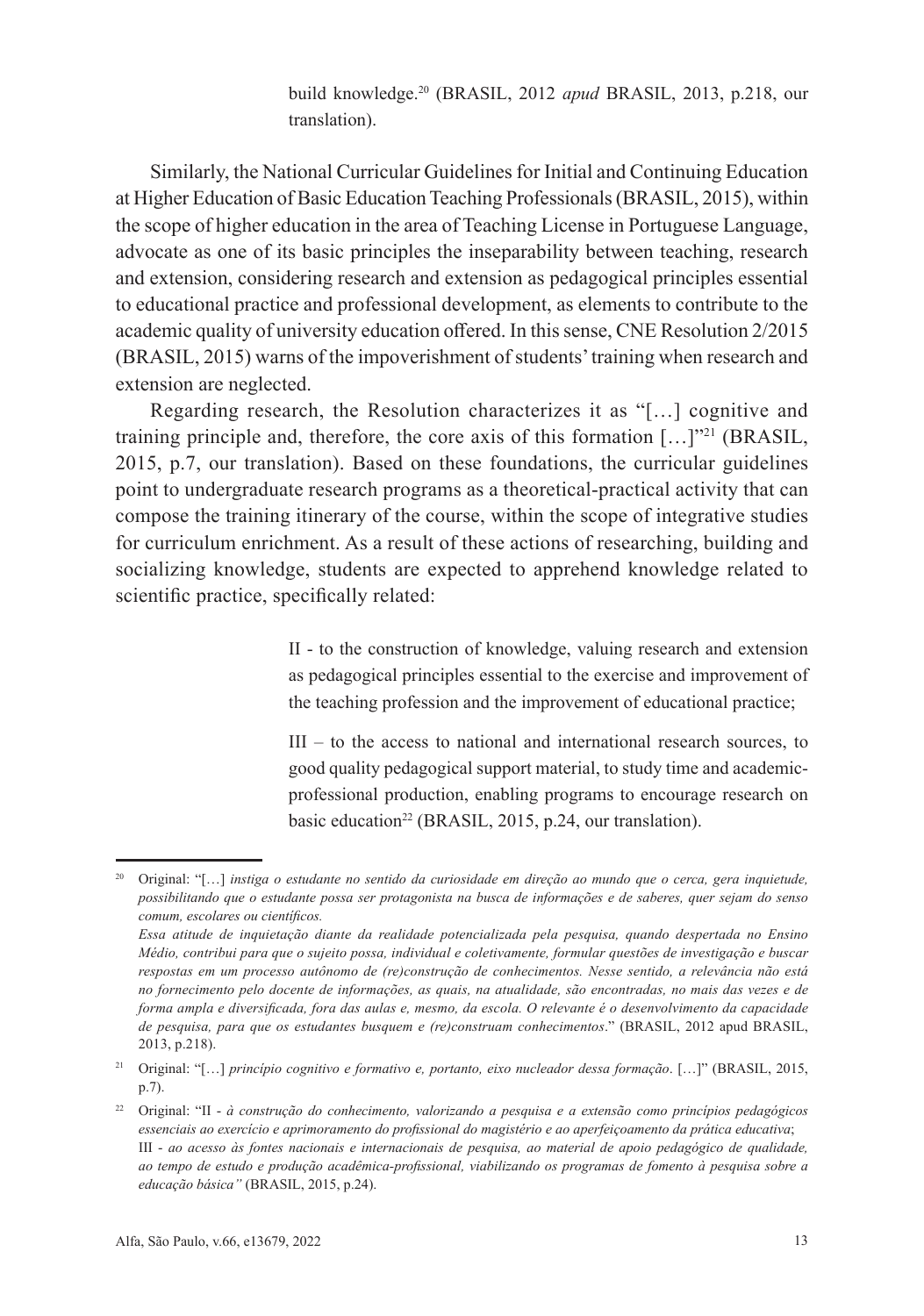As we can see, the guidelines for both offers mainly highlight conceptions and skills related to science education: they are based on the conception of research as a pedagogical principle (scientific and educational), based on Demo's reflections (2011a, 2011b, 2012), in order to provide students with knowledge that implies formal and political quality training. The higher education guidelines, however, point more strongly to the inseparability between teaching, research and extension in university education, in line with the provisions of LDB. These conceptions underpin the science education policies and actions listed in the educational projects of the two institutions for their respective offers.

IFRN's Political Pedagogical Project (PPP) (INSTITUTO FEDERAL DE EDUCAÇÃO, CIÊNCIA E TECNOLOGIA DO RIO GRANDE DO NORTE, 2012, p.27, our translation) includes among the characteristics and purposes of the institution:

> [...] e) to become a center of excellence in the provision of science education in general, and applied science in particular, stimulating the development of a critical, reflective and research-oriented spirit;

.................................................................................................................

g) to develop extension and scientific and technological dissemination programs;

h) to conduct and stimulate scientific and technological research, cultural production and technological innovation;

i) to encourage cooperativism and scientific and technological development; and

j) to promote the production, development and transfer of technologies, notably those aimed at environmental sustainability and society's demands.<sup>23</sup>

These items directly reflect the postulates of research as a scientific and educational principle: development of an investigative, critical and reflective attitude; production of scientific and technological knowledge with formal and political quality; and dissemination of the knowledge produced aiming at the benefit of society.

<sup>23</sup> Original: "[…] e) *constituir-se em centro de excelência na oferta do ensino de ciências, em geral, e de ciências aplicadas, em particular, estimulando o desenvolvimento de espírito crítico, reflexivo e voltado à pesquisa*;

<sup>..................................................................................................................................................................................</sup> g) *desenvolver programas de extensão e de divulgação científica e tecnológica*;

h) *realizar e estimular a pesquisa científica e tecnológica, a produção cultural e a inovação tecnológica*;

i) *estimular o cooperativismo e o desenvolvimento científico e tecnológico; e*

j) *promover a produção, o desenvolvimento e a transferência de tecnologias, notadamente as voltadas à sustentabilidade ambiental e às demandas da sociedade*." (INSTITUTO FEDERAL DE EDUCAÇÃO, CIÊNCIA E TECNOLOGIA DO RIO GRANDE DO NORTE, 2012, p.27).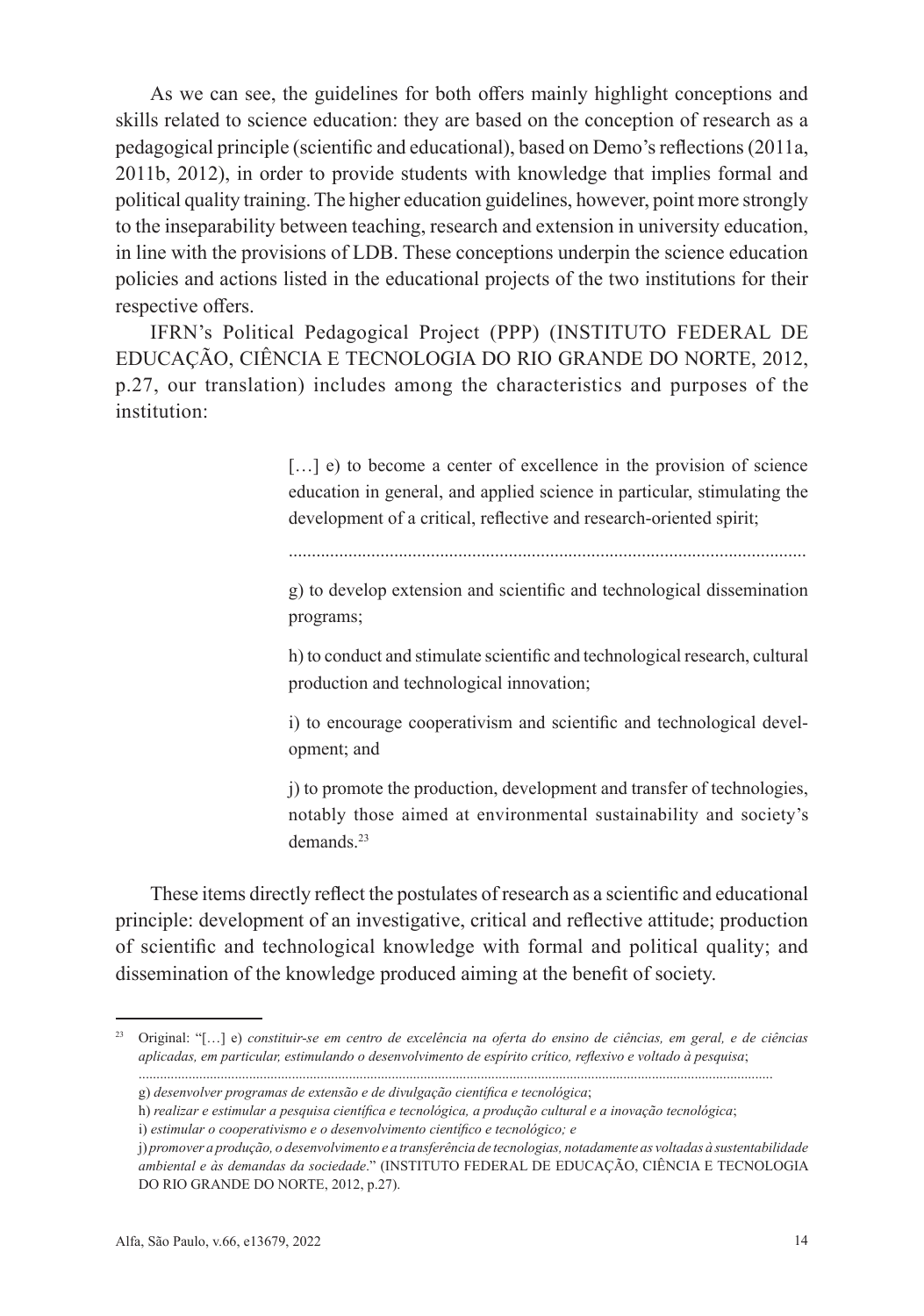In order to achieve these principles and concepts, the policy and actions in the scope of research and innovation, according to the PPP (INSTITUTO FEDERAL DE EDUCAÇÃO, CIÊNCIA E TECNOLOGIA DO RIO GRANDE DO NORTE, 2012), seeks to the training of future researchers, providing them with: human and academic-scientific training; cultivation, production, socialization and dissemination of knowledge; relationship between education, science and technology; and social development. The document also points out that this training must be stimulated and carried out systematically in all educational offerings (basic education, undergraduate and graduate courses), that is, "[…] transiting through all IFRN training environments [...]"<sup>24</sup>, aiming at "[...] the academic-scientific training of the social actors involved"<sup>25</sup> (INSTITUTO FEDERAL DE EDUCAÇÃO, CIÊNCIA E TECNOLOGIA DO RIO GRANDE DO NORTE, 2012, p. 195, our translation).

In UFPB's Institutional Pedagogical Project (IPP) (UNIVERSIDADE FEDERAL DA PARAÍBA, 2014), this integration is also present, covering all of its teaching offerings- basic education, undergraduate and graduate courses. In its policy of scientific and technological research, it aims at high qualification, which can also contribute to sustainable development, with actions on the informal labor market and with education, in general, as noted in the following excerpt:

> Scientific and Technological Undergraduate research Programs and Academic Programs are one of the strategies for expanding and improving undergraduate education in the effective perspective of reducing dropout, failure, and leave of absence rates. In this sense, academic scholarships are evident through PIBIC, PIBIC-Af, PIBITI and Young Talents for Science etc. for student support, as well as sandwich exchange programs with the Science Without Borders Program.<sup>26</sup> (UNIVERSIDADE FEDERAL DA PARAÍBA, 2014, p.21, our translation).

For these purposes, it develops undergraduate research programs specific to the institution, as well as in partnership with development agencies, such as CNPq, covering undergraduate and high school students. Regarding the results of Undergraduate research Programs in what refers to undergraduate students, the IPP points out that more than 70% enter *stricto sensu* postgraduate courses, with an average degree time lower than those who did not participate in such programs.

<sup>24</sup> Original: "[…] *transitando por todos os ambientes formativos do IFRN* […]" (INSTITUTO FEDERAL DE EDUCAÇÃO, CIÊNCIA E TECNOLOGIA DO RIO GRANDE DO NORTE, 2012, p.195).

<sup>25</sup> Original: "[…] *à formação acadêmico-científica dos atores sociais envolvidos*" (INSTITUTO FEDERAL DE EDUCAÇÃO, CIÊNCIA E TECNOLOGIA DO RIO GRANDE DO NORTE, 2012, p.195).

<sup>26</sup> Original: "*Os Programas de Iniciação Científica e Tecnológica e os Programas Acadêmicos constituem-se uma das estratégias de expansão e de melhoria do ensino de graduação na perspectiva efetiva da redução das taxas de evasão, retenção e trancamento total. Nesse sentido, evidenciam-se as bolsas acadêmicas através do PIBIC, PIBIC-Af, PIBITI e Jovens Talentos para a Ciência etc. para apoio aos alunos, bem como o intercâmbio de Graduação sanduíche com o Programa Ciência sem Fronteiras*." (UNIVERSIDADE FEDERAL DA PARAÍBA, 2014, p.21).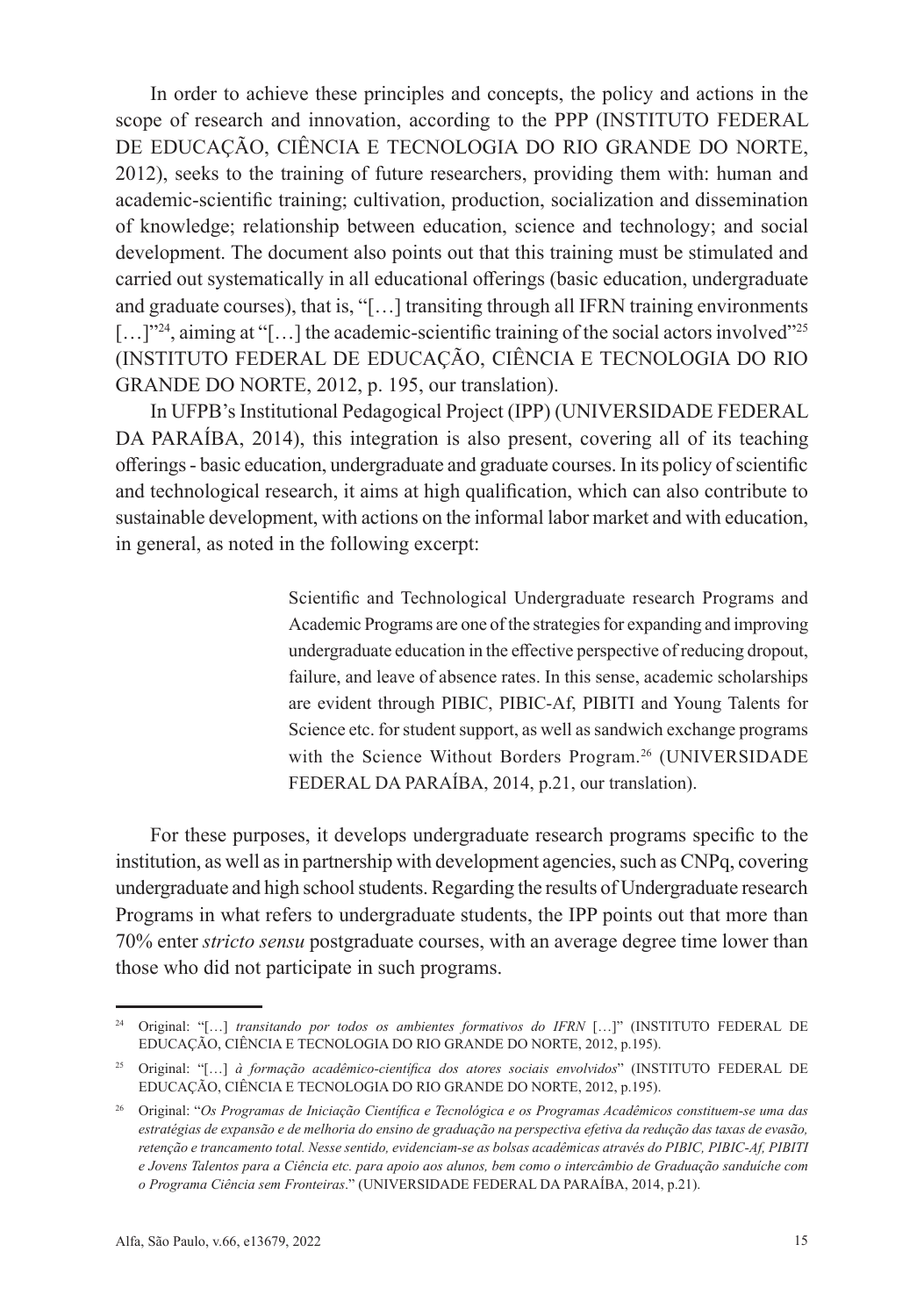Both institutions focus on research as an action that favors the acquisition of knowledge about scientific practice, as well as critical sense, capacity for questioning and responsible action in the world. Among the characteristics that are more focused on higher education, elements focusing on the profile of the participants stand out: contribution to increase rates of permanence and approval in graduation, as well as direction to the post-graduation, acting, thus, in the formation of (future) human resources for research.

Among the undergraduate research programs developed at IFRN that count on the participation of high school students as scholarship holders or volunteers, we highlight CNPq's Institutional Undergraduate Research Scholarship Program for High School (PIBIC-EM/CNPq), although there are two others that allow the participation of both high school and higher education students: the Institutional Research Support Program - Development of Research Projects, in two modalities, one with funding and the other with continuous flow, without funding.

At IFRN, PIBIC-EM/CNPq is intended exclusively for high school integrated with technical professional education.<sup>27</sup> Its objectives at the Institute are, according to the public announcements (INSTITUTO FEDERAL DE EDUCAÇÃO, CIÊNCIA E TECNOLOGIA DO RIO GRANDE DO NORTE, 2015, 2016): to awaken the scientific vocation of employees and students of the institution; to involve students in research and innovation activities, so that they can develop the knowledge, values and attitudes necessary for science education; and consolidate research and innovation at the Institute, producing and socializing knowledge.

Among the requirements and commitments/duties of the program participants, we highlight, according to the public notices:

- 1. For students: be enrolled in high school; not have an employment contract or receiving another type of scholarship; have updated curriculum Lattes; have a school performance equal to or higher than the Institute's average; present their production at seminars / events; participate in the program's monitoring seminars; and submit a partial and final report;
- 2. For guiding teachers: be a permanent professor at the institution; be affiliated to a research center / group certified by the institution; have at least the master's degree; have experience with the training of human resources; have a minimum workload of four hours a week to guide the fellow; not have a pending research project developed at the institution (rule valid from 2016); monitor the activities of the fellow, as well as compliance with the weekly workload; and fill in the documents for monitoring the project's execution.

<sup>&</sup>lt;sup>27</sup> A The forms and modalities of offering highs school technical vocational are as follows: linked to high school education, in a concomitant and integrated way, both in the regular modality and in the education of young people and adults; and subsequent to high school. Of these, the IFRN does not only offer the concomitant linked form.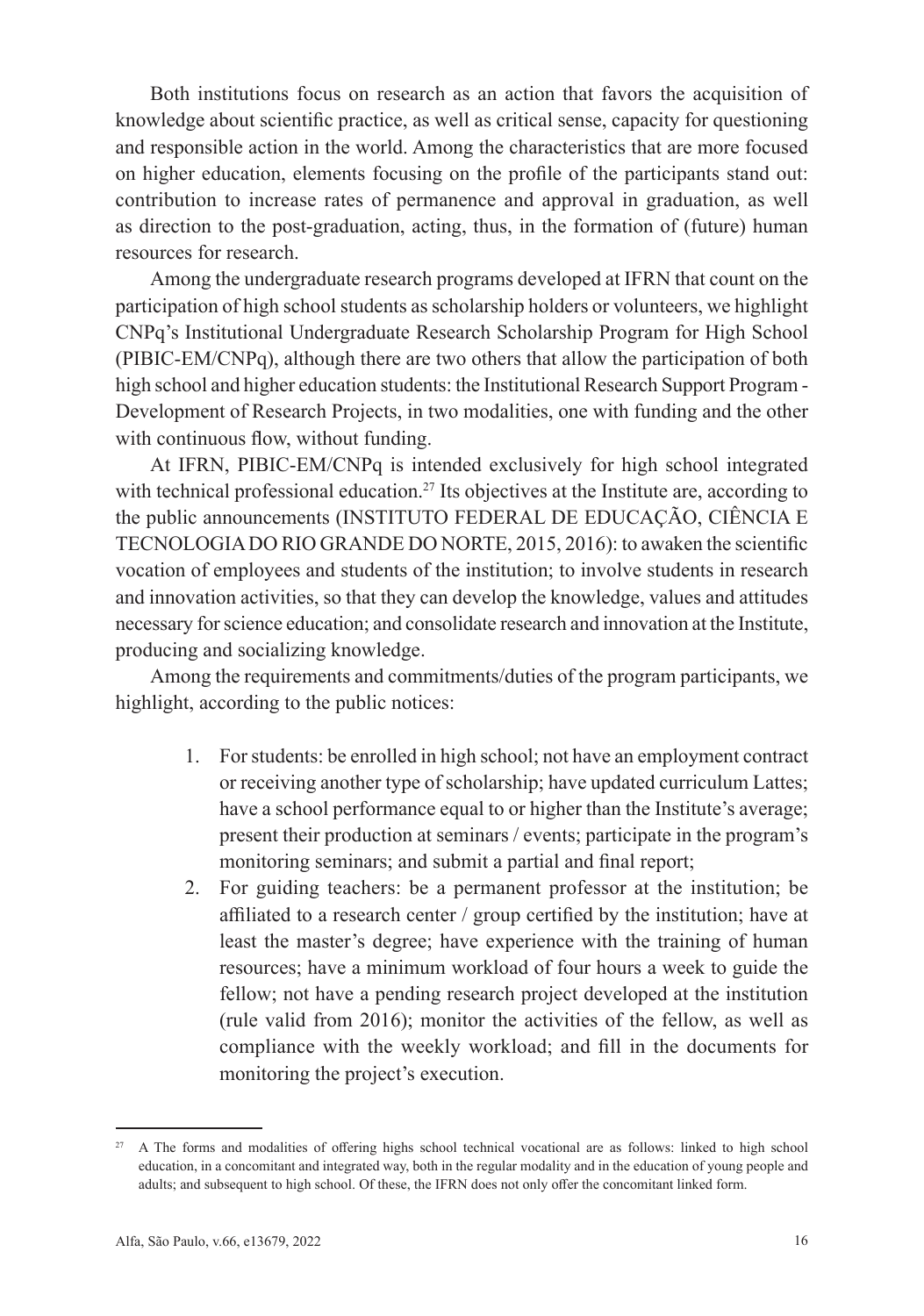The projects must contain two participants: a student, to whom is paid R\$ 100.00 (one hundred Brazilian *reais*) per month; and a teacher, a volunteer. The items evaluated in the proposal selection process are: research project, academic production of the proposing teacher and academic performance of the scholarship student. The period of execution of the projects is 12 months.

At UFPB, the undergraduate research programs for higher education students are: CNPq's Institutional Undergraduate Research Scholarship Program (PIBIC/CNPq), Institutional Undergraduate Research Scholarships in Technological Development and Innovation (PIBITI/CNPq), Institutional Program of Undergraduate Research Scholarships in Affirmative Actions (PIBIC-AF/CNPq), Undergraduate Research Volunteers Institutional Program (PIVIC/UFPB) and UFPB's Institutional Undergraduate Research Scholarships Program (PIBIC/UFPB), all of them launched in a single call for submissions. Their objectives are, according to the public announcements (UNIVERSIDADE FEDERAL DA PARAÍBA, 2016, 2017): to develop scientific vocation, to encourage talents for research and to provide academic-scientific training.

Among the requirements and commitments/duties of the participants, as stipulated in the public announcements, we highlight:

- 1. For students: be enrolled in an undergraduate course; have good academic performance; have updated curriculum Lattes; fulfill the activities and the proposed workload; not participate in another institutional program or have an employment contract; prepare a partial and final report of the research; present the results of the research at a university undergraduate research program event;
- 2. For advisors: be exercising full research activity; have a PhD; be a university teacher, technical-administrative (member of a postgraduate program, from 2017 announcement on), visiting university teacher or retired university teacher who is a volunteer (in the case of PIVIC, the advisor can be a master, a requirement present in 2016 announcement but prohibited in 2017, or postdoctoral at the institution); be registered in a research group; guide students through the different stages of the project; prove the production resulting from the projects; participate in the activities requested as a result of his/her role as project coordinator; manage research; submit partial and final reports.

Each researcher can guide a maximum of five students, two of them with scholarships, if contemplated, whose value is R\$ 400.00 (four hundred Brazilian *reais*) per month. The items evaluated in the proposals are: curriculum, project, work plan, and other documents from competent agencies, when applicable (for example, the approval of the project by a research ethics committee). The projects are expected to last 12 months.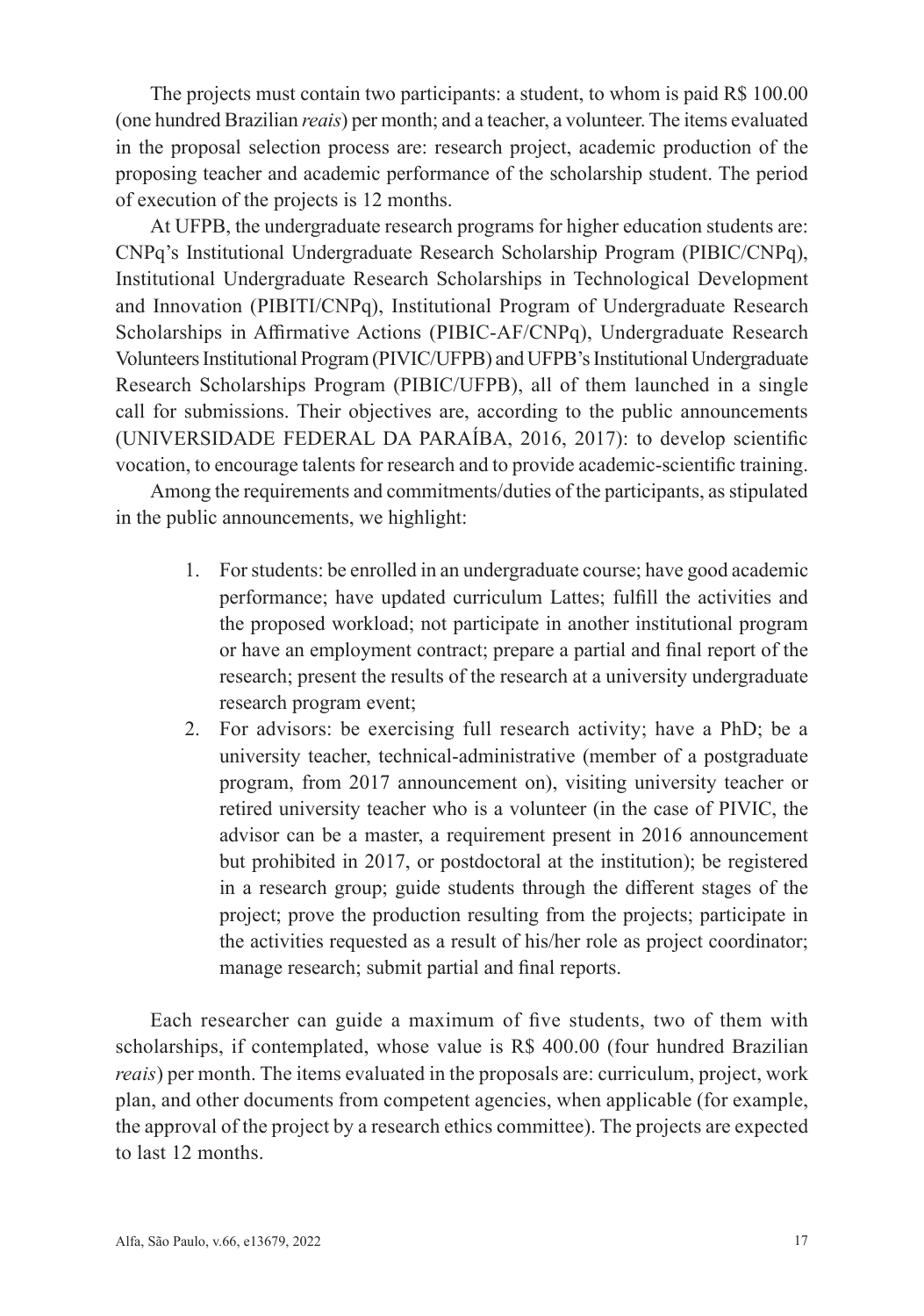The announcements mention, in general, the same elements: objectives, rules of participation, profile of participants and activities. The objectives and activities are similar, and there are no major differences in the student's profile - except, of course, in the level of education. In higher education, however, there are more restrictions on the profile of supervisors (requiring higher degrees) and, what is more important, greater investment of human and financial resources, materialized in the greater variety of undergraduate research program programs, in the larger number of participants and scholarships per project and the value of the scholarship per student.

## **The training aspects materialized in the reports**

The consultation of the final reports of research carried out in high school and higher education allowed us to identify, regarding the process of knowledge construction, a series of activities that are configured in different stages, such as the construction of a theoretical framework, data generation, data analysis and publicizing the results. In this article, we highlight the presentation of these steps and the interpretation of excerpts corresponding to some of them, with emphasis on the theoretical framework and data analysis, which are the biggest in three of the four reports (the exception is R1-EM, which is an activity report, reason why it does not proceed with the construction of a theoretical framework or data analysis).

Regarding the steps listed in the reports, we show these two examples:

# **Example 1** – R1-EM28

This bibliographic research started from the reading, interpretation and analysis of a cataloged and studied novel since its release in 1932. The basic text of José Lins do Rego led us to other theoretical readings with which we will analyze the corpus - Menino de Engenho - in the light of our goal. […]

.............................................................................................................................................. The construction of knowledge through the bibliographic research performed here, we considered the reading effectiveness of the subjects, since we are the readers who find in the written lines the means that are appropriate to scientific practice. Knowledge gained even more precise guidelines when we started from sufficiently verified data of a general truth not yet completely contained in the examined object, but which, from what already existed, reached more specific conclusions. […]

.............................................................................................................................................. From the proposal of this investigation that starts from the reading of the aforementioned work, we propose a far-reaching theoretical review that served as input for the categories of analysis in question.

**Source:** authors' elaboration (our translation).

<sup>28</sup> Original:*"Esta pesquisa bibliográfica partiu da leitura, interpretação e análise de um romance catalogado e estudado desde o seu lançamento em 1932. O texto base de José Lins do Rego nos conduziu a outras leituras teóricas com as quais analisaremos o corpus – Menino de Engenho – à luz do nosso objetivo*. […]

<sup>..................................................................................................................................................................................</sup> *A construção do conhecimento por intermédio da pesquisa bibliográfica aqui executada, apropriou-se da eficácia leitora dos sujeitos, já que somos nós leitores que encontramos nas linhas escritas o meio propício a um fazer*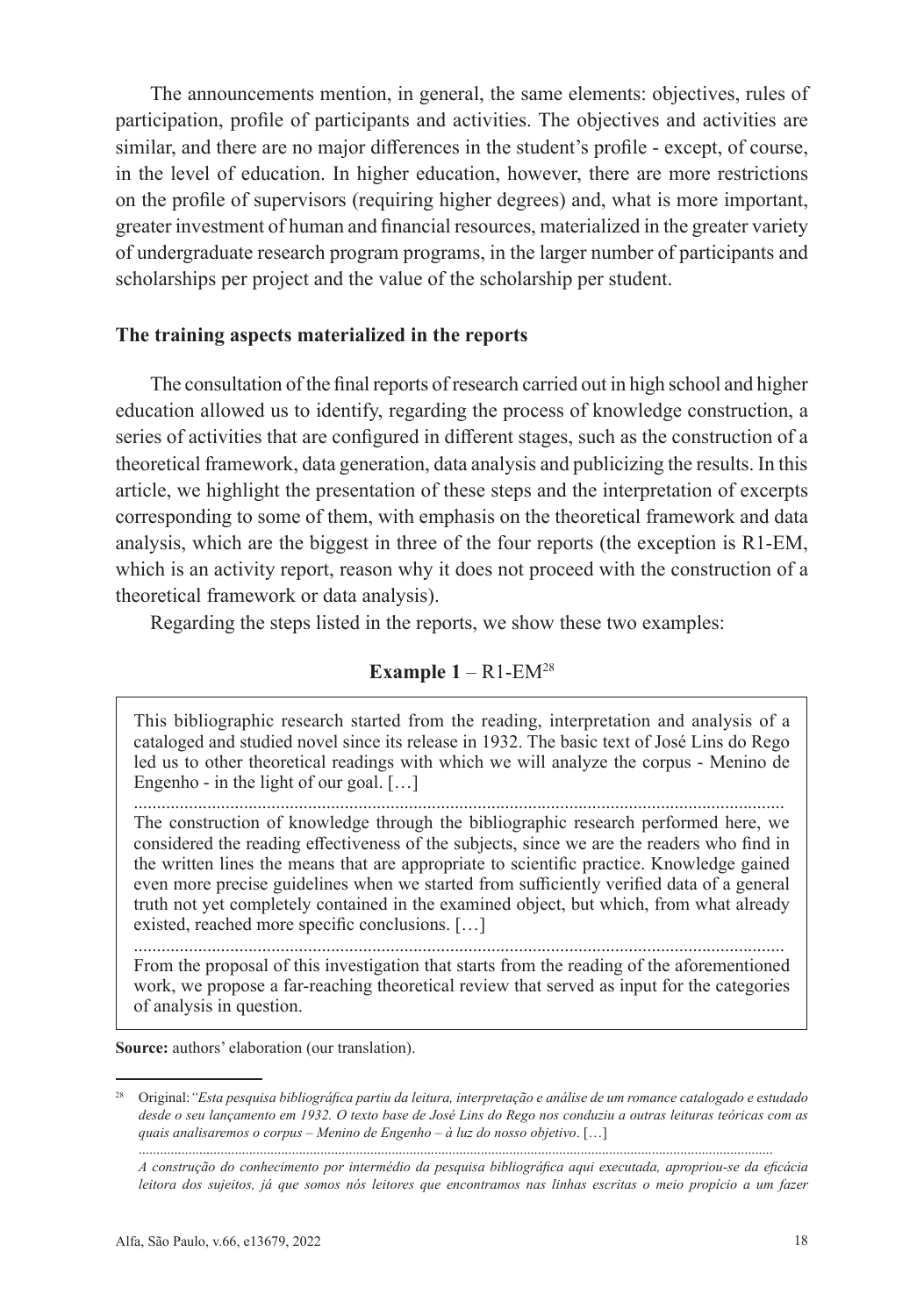The discussed proposal consists of the following methodological procedures to achieve the planned goals: a literature review, through study meetings and debates to deepen the issues in question, addressing the main concepts to be used in the analyzes, which refer to the content of Portuguese language classes in high school; selection, description and analysis of the corpus researched in classrooms; preparation of articles for the dissemination of research as well as participation of members involved in regional and national scientific events; making partial and final reports; participation in scientific events, including international ones.

**Source:** authors' elaboration (our translation).

R1-EM section is part of the methodological section of the report; R3-ES is part of the introduction. Both of them list almost identical stages of project execution (which is also repeated in R2-EM and R4-ES), which are very similar to the dynamics of formal construction of scientific knowledge through research (DEMO, 2012): the process starts with a theme or hypothesis, studied according to a theory(s) and method, and lead to certain results and conclusions to be socialized, in a trajectory that goes from the interpretation of the knowledge already produced to the construction and own elaboration. Each of these phases suggests events/practices in which participants interact with a range of genres (artifacts) in reading/listening and in production, some textually cited (literary work as corpus; scientific article, and report as publication of results), others inferable through the activities that they regularly mediate (for example, the reading of texts for the construction of theoretical references takes us to genres such as scientific article, dissertation, thesis, individual final paper about a book). Despite this indication, R1-EM does not present, for example, a theoretical reference section, although it is included as attachments to files of texts studied in this stage of the research.

Another similarity between the two sections is about the knowledge related to scientific practice. On the one hand, the reports demonstrate that the team was able to experience (and eventually learn about) different stages of research execution and, consequently, of the formal process of building scientific knowledge. On the other hand, they also show difficulty in differentiating the research steps (stages) of the

*científico. O conhecimento ganhou nortes ainda mais precisos quando partimos de dados suficientemente constatados de uma verdade geral ainda não contida completamente no objeto examinado, mas que a partir do que já existia, chegou-se a conclusões mais específicas. […]*

<sup>..................................................................................................................................................................................</sup> *A partir da proposta desta investigação que parte da leitura da supracitada obra, propomos uma rebuscada revisão teórica que serviu de aporte para as categorias de análise em questão*."

<sup>29</sup> Original: "*A proposta discutida constitui-se dos seguintes procedimentos metodológicos para realizar as metas planejadas: uma revisão da literatura, por meio de reuniões de estudos e debates para o aprofundamento dos temas em questão, abordando os principais conceitos a serem utilizados nas análises, os quais dizem respeito ao conteúdo das aulas de Língua Portuguesa do Ensino Médio; seleção, descrição e análise do material do corpus pesquisado em salas de aula; elaboração de artigos para divulgação da pesquisa bem como participação dos membros envolvidos em eventos científicos regionais e nacionais; confecção de relatórios parciais e finais; participação em eventos científicos também internacionais*."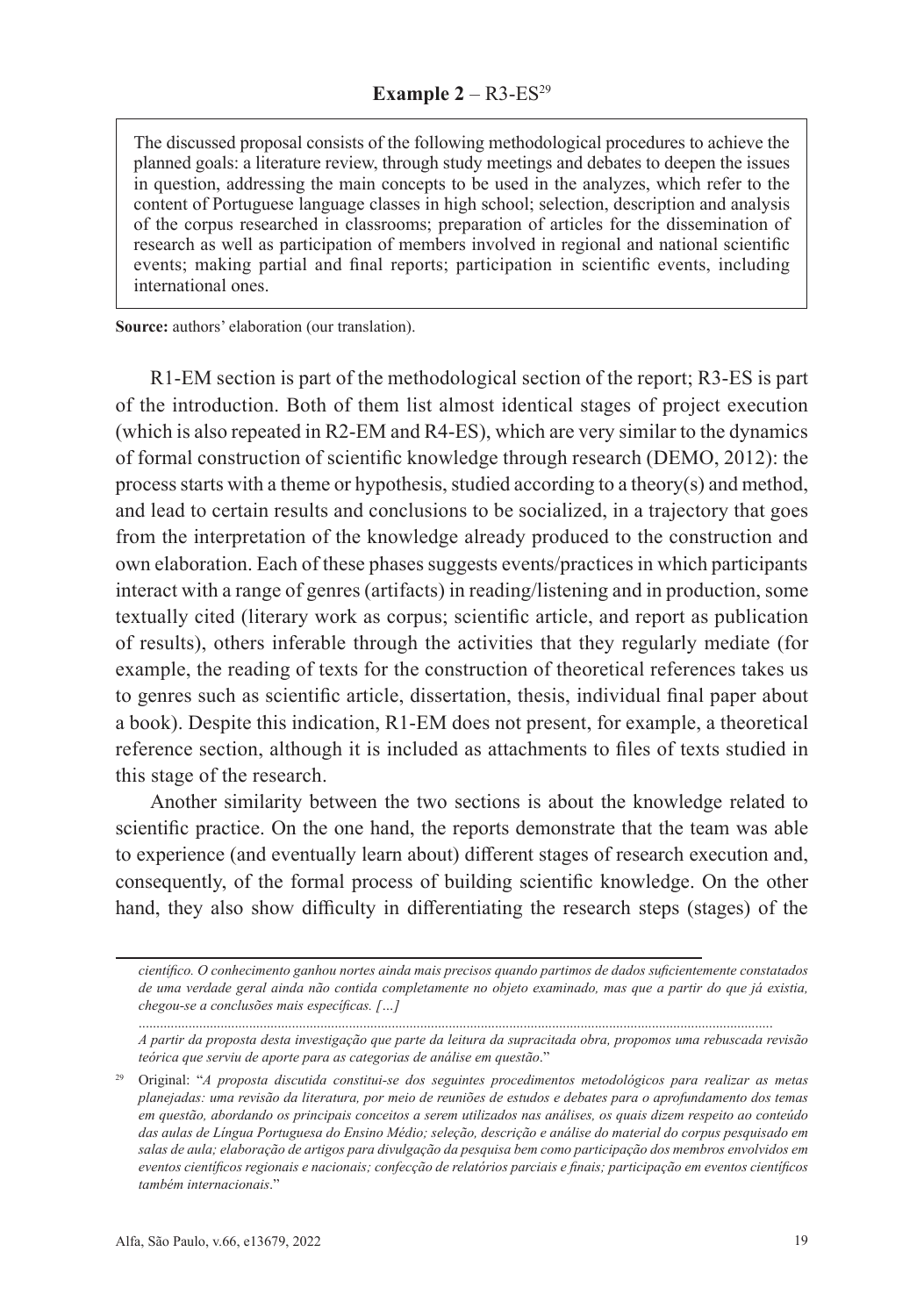methodological procedures for obtaining and analyzing the data. Although the indication is to outline the methodological procedures (which is noticeable by the location of R1- EM fragment in the methodology section and by the announcement of R3-ES that it will enumerate the methodological procedures), the two fragments only situate this action as one of the stages, with general information (and sometimes excessively vague, such as the second paragraph of the text of R1-EM) on the type of research (bibliographic in the first case and field in the second).

The theoretical reference section is present in three of the four reports we analyzed. It is a record (theoretical synthesis) of the main concepts relevant to the research theme, resulting from the practices, listed in the first two examples, of survey, reading and discussion of the specialized literature. Here are two examples:

# **Example 3** – R2-EM30

Communication is a human practice. We develop and improve ways to communicate over time, so that the interaction between each area of human activity and language has become possible. We call textual genre any form, oral and written, that makes this interaction possible.

> [...] The use of language takes place in the form of concrete and unique statements (oral or written), given by members of this or that field of human activity. These statements reflect the specific conditions and purposes of each referred field not only for its (thematic) content and the style of the language, that is, for the selection of the phraseological and grammatical lexical resources of the language, but, above all, for its compositional construction. (BAKHTIN, 2015, p.261).

According to Bakhtin, a genre is characterized as a relatively stable type of statement. It has a compositional structure, in addition to being distinguishable for its content and style, and is also an entity chosen according to the intention of verbal communication. "In this way, every genre is marked by its sphere of action that promotes specific ways of indissolubly combining thematic content, communicative purpose, style and composition" (KOCH; ELIAS, 2009, p.107).

According to Bakhtin (2015), the importance of textual genres is such that, if they did not exist and it was up to us to invent them, developing them in each communicative interaction, it would be practically impossible to communicate verbally.

**Source:** authors' elaboration (our translation).

<sup>30</sup> Original: "*O ato de se comunicar é algo característico do ser humano. Desenvolvemos e aperfeiçoamos formas de nos comunicar através do tempo, de forma que a interação entre cada área da atividade humana e a linguagem se tornaram possíveis. Chamamos de gênero textual toda forma, oral e escrita, que possibilita essa interação*.

<sup>[...]</sup> *O emprego da língua efetua-se em forma de enunciados (orais ou escritos) concretos e únicos, proferidos pelos integrantes desse ou daquele campo da atividade humana. Esses enunciados refletem as condições específicas e as finalidades de cada referido campo não só por seu conteúdo (temático) e pelo estilo da linguagem, ou seja, pela seleção dos recursos lexicais fraseológicos e gramaticais da língua, mas, acima de tudo, por sua construção composicional*. (BAKHITIN, 2015, p.261).

*De acordo com Bakhtin, um gênero se caracteriza como um tipo relativamente estável de enunciado. Este possui uma estrutura composicional, além de ser distinguível por seu conteúdo e estilo, sendo também uma entidade escolhida de acordo com a intenção da comunicação verbal. 'Desse modo, todo gênero é marcado por sua esfera de atuação que promove modos específicos de combinar, indissoluvelmente, conteúdo temático, propósito comunicativo, estilo e composição*' (KOCH; ELIAS, 2009, p.107).

*Segundo Bakhtin* (2015), *tamanha é a importância dos gêneros textuais que, caso não existissem e coubesse a nós inventá-los, desenvolvê-los a cada interação comunicativa, seria praticamente impossível comunicar-se verbalmente*."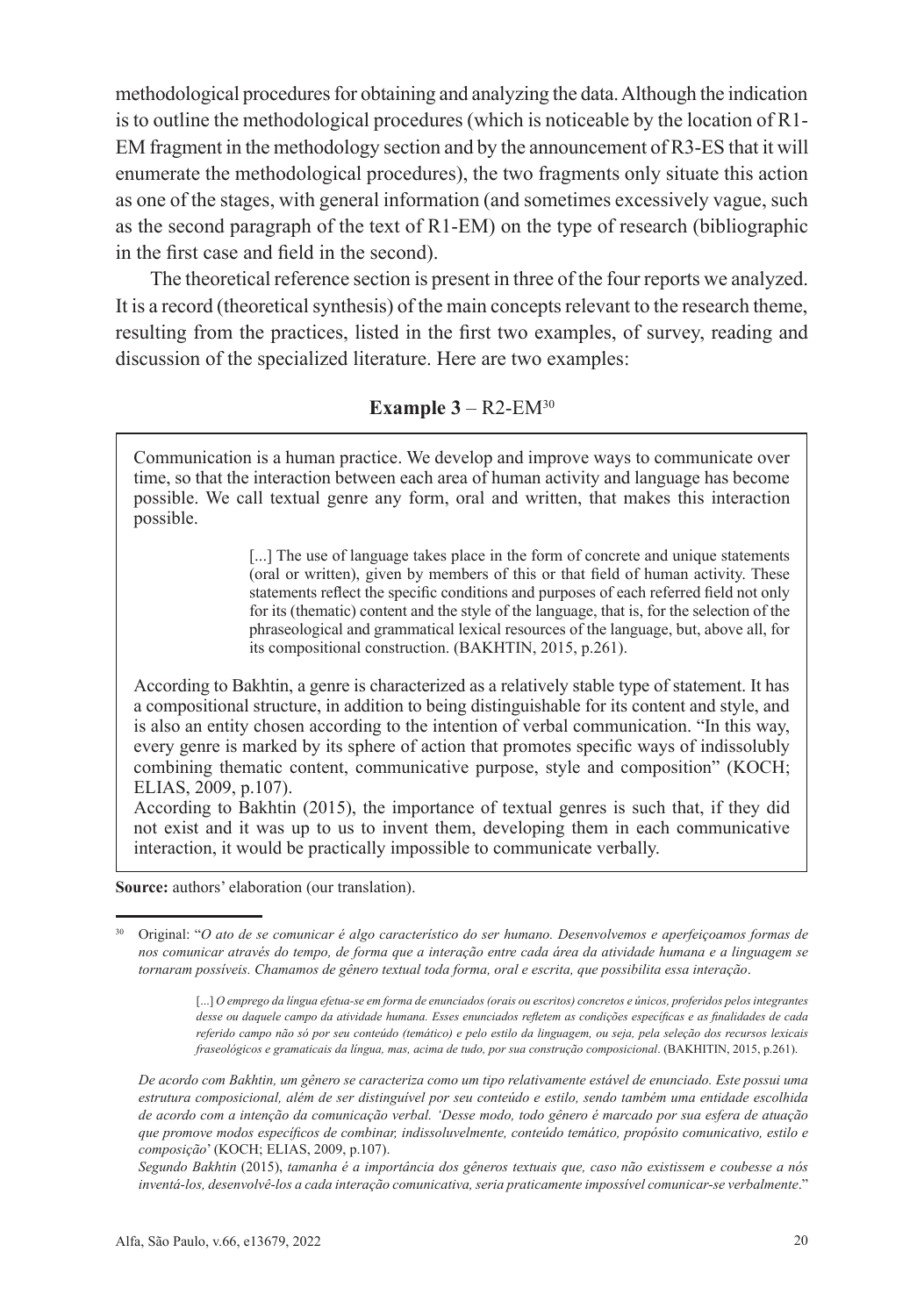The study of textual (discursive) genres is not restricted to current days. Since antiquity, studies have been carried out on this subject; names like Plato and Aristotle started discussions about genres. With the evolution of knowledge on the subject, it can be said that, as Marcuschi (2008) points out, there is currently a new vision, studies have been improved and methods have emerged so that the theoretical constructions could be confirmed. Bakhtin (2011) states that in the past centuries the definition of genre was intrinsic to the discourse, that is, it took into account the verbal nature of the statement; more recently,

making use of the point of view of Saussurean studies, of a structuralist nature. Currently, there is a different notion, which takes into account the language in use. In this sense, Marcuschi (2008. p.149,) declares that

> [...] The analysis of the genres includes an analysis of the text and discourse and a description of the language and vision of society, and still tries to answer questions of a socio-cultural nature in the use of the language in general. The treatment of genres concerns the treatment of language in its daily life in the most diverse forms. [...] We can say that genres are a 'form of social action'.

Human communication, whether oral or written, is based on genres. Bakhtin (2011.p.301) ensures that:

> To speak, we always use discourse genres, in other words, all our statements have a standard and relatively stable way of structuring in a way. We have a rich repertoire of oral (and written) speech genres. In practice, we use them safely and expertly, but we can totally ignore their theoretical existence [...].

Bakhtin (2011. p.279) defines genres as relatively stable utterances "Any statement considered in isolation is clear, individual, but each sphere of use of the language elaborates its relatively stable types of utterances, which is what we call speech genres". This definition of genre is based on a conception of language as a socio-historical and cognitive action.

**Source:** authors' elaboration (our translation).

*[...] a análise dos gêneros engloba uma análise do texto e do discurso e uma discrição da língua e visão da sociedade, e ainda tenta responder a questões de natureza sociocultural no uso da língua de maneira geral. O trato dos gêneros diz respeito ao trato da língua em seu cotidiano nas mais diversas formas. [...] podemos dizer que os gêneros são uma 'forma de ação social'.*

*A comunicação humana, seja esta oral ou escrita, é feita a partir de gêneros. Bakhtin (2011.p.301) assegura que:*

*Para falar, utilizamo-nos sempre dos gêneros do discurso, em outras palavras, todos os nossos enunciados dispõem de uma forma padrão e relativamente estável de estruturação de um modo. Possuímos um rico repertório dos gêneros do discurso orais (e escrito). Na prática, usamo-los com segurança e destreza, mas podemos ignorar totalmente a sua existência teórica [...].*

<sup>31</sup> Original: "*O estudo dos gêneros textuais (discursivos) não é exclusivo dos dias atuais. Desde a Antiguidade estudos*  eram realizados sobre o referido tema; nomes como Platão e Aristóteles iniciaram as discussões sobre os gêneros. *Com a evolução do conhecimento sobre o assunto pode-se afirmar que, como diz Marcuschi (2008), atualmente há uma nova visão, estudos foram se aperfeiçoando e métodos surgindo para que as construções teóricas obtivessem uma comprovação*.

*Bakhtin (2011) afirma que nos séculos passados a definição de gênero era intrínseca ao discurso, ou seja, levava-se em consideração a natureza verbal do enunciado; mais recentemente, fazendo-se uso do ponto de vista dos estudos saussurianos, de cunho estruturalista. Atualmente têm-se uma noção diferente, que leva em conta a língua em uso. Nesse sentido, Marcuschi (2008. p.149,) declara que:*

*Bakhtin (2011. p.279) define os gêneros como tipos relativamente estáveis enunciados 'Qualquer enunciado considerado isoladamente é claro, individual, mas cada esfera de utilização da língua elabora seus tipos relativamente estáveis de enunciados, sendo isso que denominamos gêneros do discurso'. Essa definição de gênero fundamenta-se em uma concepção de língua como ação sóciohistórica e cognitiva*."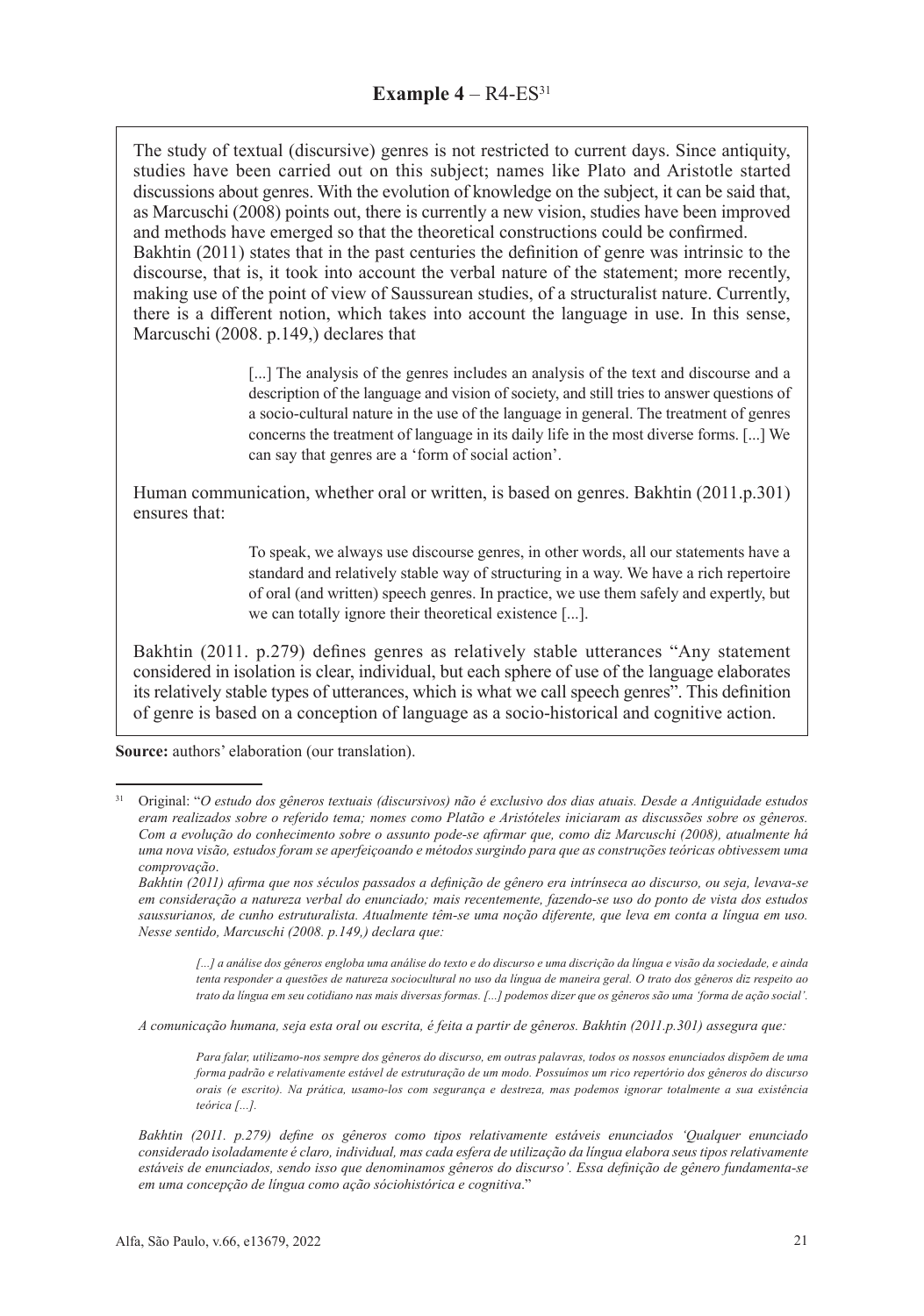In both excerpts, the authors discuss the same theme (the discursive/textual genres), integrating their discourse with that of scholars, through paraphrases and, mainly, direct quotations, in a process of reconstruction and re-elaboration of scientific knowledge. In general, the authors try to engage in discursive practices in the field of language studies, insofar as they situate their work in a thematic area and address a subject pertinent to their research, making use of concepts shared by other members of the community and retrieving readings from prestigious scholars in the area.

At the linguistic-discursive level, the authors of the reports also seem to understand the importance of resorting to specialized literature to legitimize their discourse and of making some kind of mention of it, proceeding, even, by following some of the normative aspects of elaboration of citations according to NBR 10520 (ASSOCIAÇÃO BRASILEIRA DE NORMAS TÉCNICAS, 2002). However, we emphasize the prevalence of direct citations, which can configure, according to Boch and Grossmann (2002), better control in the presentation of academic concepts, perhaps due to a certain difficulty in appropriating the ideas of others and paraphrasing them, or, according to Faria (2015), a characteristic that is common in the area of Linguistics and Literature, using quotations (or direct speech, as she calls it) in mentioning what the other says when preparing academic works.

As for the theoretical framework of the other reports, R3-ES follows the same pattern as the examples presented above. R1-EM, on the other hand, does not have such a section: there is only an indication that there was a literature review as one of the stages of project execution.

The analysis and discussion of the data is announced in the four reports, although in R1-EM there is no effective presentation of research results, but only contributions and publications resulting from it. In the others, this step aims to present and discuss the results or build interpretations about the object of study, as we can see in these two excerpts: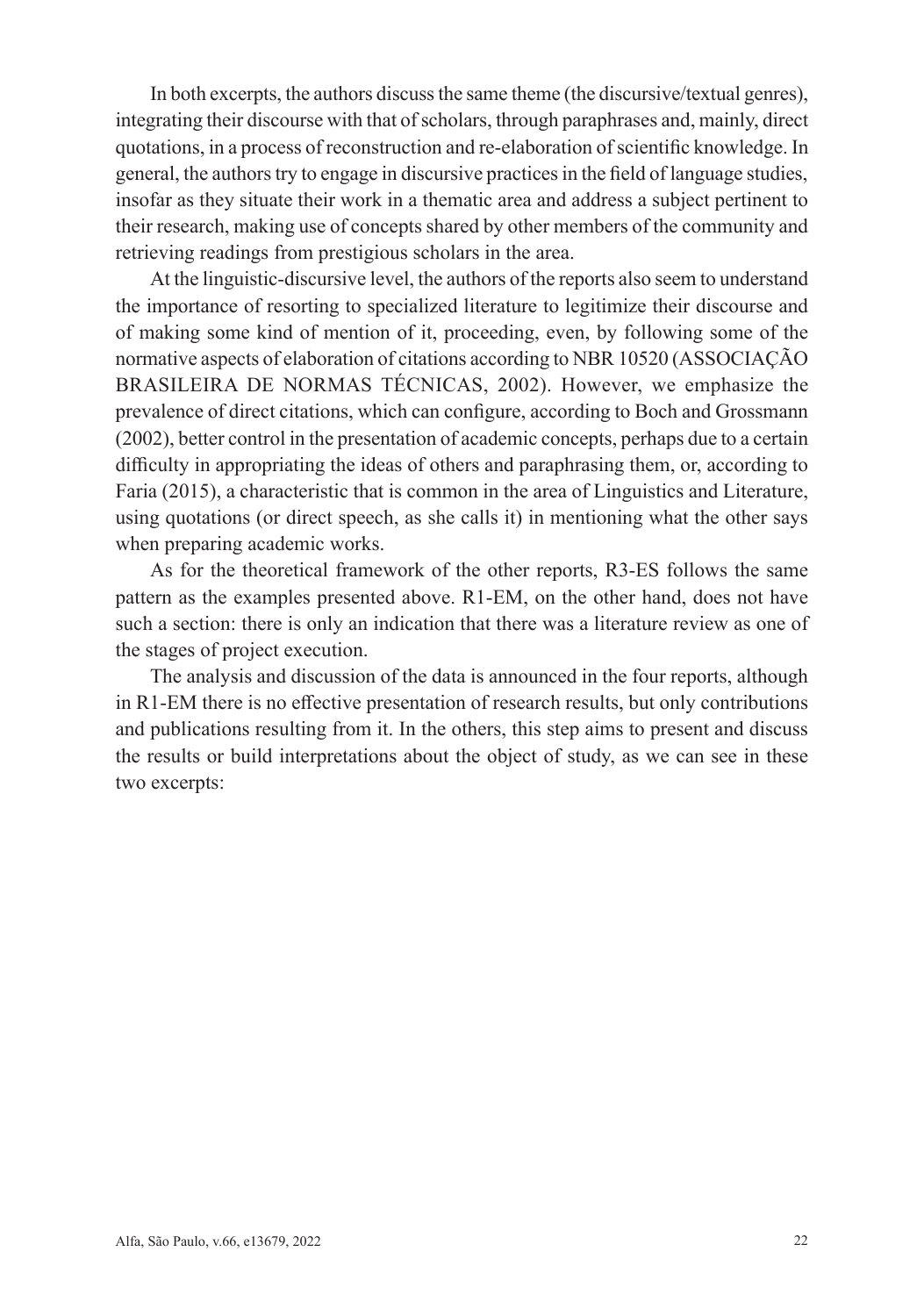Three of the four reports referred to Law nº 11,788, of September 25, 2008, the Law of the Intern. Two of these directly and one indirectly, as shown below:

### Report 1

"Internship is the supervised educational act, developed in the work environment, which aims to prepare students for productive work ..." (Law nº 11788, of September 25, 2008). (p. 8. Emphasis added)

### Report 2

According to Law nº 11,788, OF SEPTEMBER 25, 2008, Art. 1st Internship is the supervised school educational act, developed in the work environment aimed at preparing students for the productive work that are attending regular education in higher education institutions, professional education, high school, special education in the final years of elementary school, in the professional modality of youth and adult education. (p. 10. Emphasis added)

### Report 3

Activities began on July 1 with a 400-hour workload, in accordance with Law nº 11,788, which discusses student internship. (p. 3. Emphasis added)

It is noticed that the three examples differ in the way of making mention of the intern's law. There are two direct and one indirect quotes. All reports mention it in order to complement the objective of the internship activity, showing its legal recognition but they do it inappropriately compared to ABNT (2002) standards.

**Source:** authors' elaboration (our translation).

*Relatório 1*

*Relatório 2*

*Relatório 3*

<sup>32</sup> Original: "*Três dos quatro relatórios fizeram menção à Lei Nº 11.788, de 25 de setembro de 2008, a lei do estagiário. Dois desses de forma direta e um de forma indireta, como vê-se a seguir:*

*<sup>&#</sup>x27;Estágio é o ato educativo supervisionado, desenvolvido no ambiente de trabalho, que visa a preparação para o trabalho produtivo de educandos...' (Lei Nº 11788, de 25 de setembro de 2008). (p. 8. Grifos nossos)*

*Segundo a lei Nº 11.788, DE 25 DE SETEMBRO DE 2008, Art. 1º Estágio é o ato educativo escolar supervisionado, desenvolvido no ambiente de trabalho que visa à preparação para o trabalho produtivo de educandos que estejam frequentando o ensino regular de instituições de educação superior, de educação profissional, de ensino médio, da educação especial dos anos finais do ensino fundamental, na modalidade profissional da educação de jovens e adultos. (p. 10. Grifos nossos)*

*As atividades tiveram início em 1º de julho com carga horária de 400 horas, de acordo com a Lei Nº 11.788, que discorre sobre o estágio de estudantes. (p. 3. Grifos nossos)*

*Percebe-se que os três exemplos diferem na maneira de fazer menção à lei do estagiário. Há duas citações diretas e uma indireta. Todos os relatórios a mencionam no intuito de complementar o objetivo da atividade de estágio, mostrando seu reconhecimento legal, mas o fazem de forma inadequada se comparados às normas da ABNT (2002).*"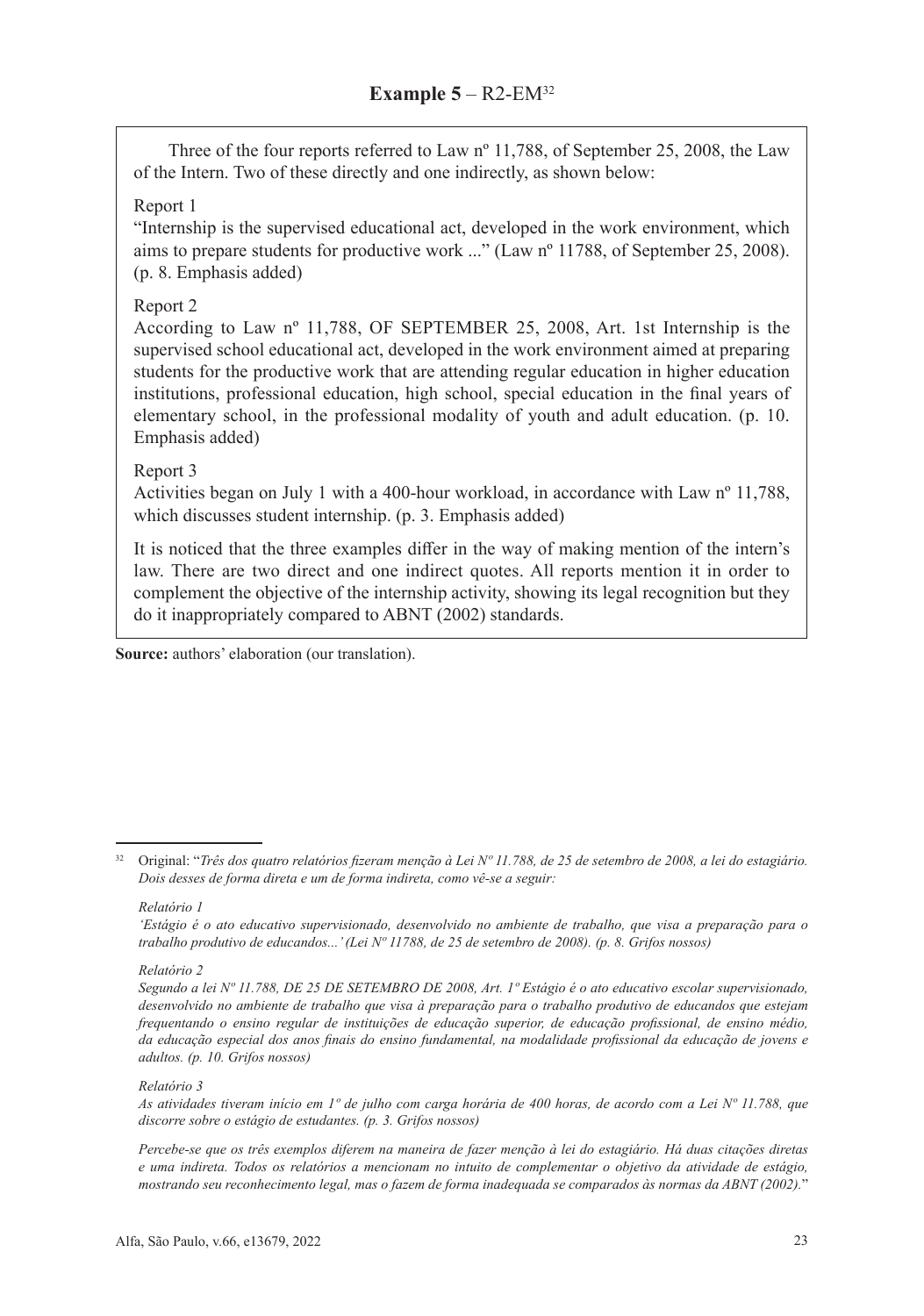Journal A Section 2 – Article 06 The removal of President Dilma Rousseff is not an accomplished fact.

Section 2 of article 06 was taken from the newspaper *Folha de São Paulo*. The article was written by Raimundo Bonfim, lawyer and general coordinator of *Central de Movimentos Populares* and member of the national coordination of *Frente Brasil Popular* and defends the thesis that Dilma's impeachment is a blow to the result of the elections. It is noted, from the segment "The removal of President Dilma Rousseff", the modalization by the expression "not…an accomplished fact ". The speaker uses the assertive epistemic modalization, in the negative form, since it presents the denial of the truth of a statement segment: the removal of President Dilma. When stating that the removal is not an accomplished fact, specifically that it is not certain to occur, the speaker highlights his uncertainty regarding the removal of the president and endows the statement with a strong assertive character and, thus, commits himself to what was said. Thus, the highlighted expression can be classified as an assertive epistemic modalizer, in the negative form.

**Source:** authors' elaboration (our translation).

In R2-EM section, internship reports are analyzed as to enunciative aspects; in the case of R4-ES, although it appears in the report's methodology, opinion articles are analyzed according to modalizing elements. In both cases, the relationship that is established between the analysis materials (reports and opinion articles) and the theoretical categories is evident, thus linking the theory studied with practice. This procedure may be an indication of the appropriation of scientific concepts, making them operational in the interpretation of the data.

We also call attention to the linguistic-discursive construction of the excerpts. In R2-EM, the authors show the examples, discuss them and compare the results with ABNT norms, three "rhetorical movements" stipulated by Motta-Roth and Hendges (2010) for result sections and discussion of articles. R4-ES is structured in a similar way, with the display of examples and their interpretation.

In R3-ES, the analysis generically addresses the importance and validity of work with the genre meme in Portuguese language classes, with the presentation of a sample of the genre and a brief discussion about it, without addressing the categories predicted

<sup>33</sup> Original: "*Jornal A, Trecho 2 – Artigo 06 O afastamento da presidenta Dilma Rousseff não é fato consumado*.

O trecho 2, do artigo 06, foi retirado do jornal *Folha de São* Paulo. O artigo foi escrito por Raimundo Bonfim, advogado e coordenador geral da Central de Movimentos Populares e membro da coordenação nacional da *Frente Brasil Popular e defende a tese segundo a qual o impeachment de Dilma é um golpe contra o resultado das urnas. Nota-se, a partir do segmento 'O afastamento da presidenta Dilma Rousseff' a modalização pela expressão 'não... fato consumado'. O locutor utiliza-se da modalização epistêmica asseverativa, na forma negativa, uma vez que apresenta a negação da verdade de um segmento do enunciado: o afastamento da presidenta Dilma. Ao afirmar que o afastamento não é fato consumado, ou seja, que não é algo certo de ocorrer, o locutor evidencia sua incerteza perante o afastamento da presidenta e dota o enunciado de um forte caráter asseverativo e, assim compromete-se com o que foi dito. Dessa forma, a expressão em destaque pode ser classificada como um modalizador epistêmico asseverativo, na forma negativa*."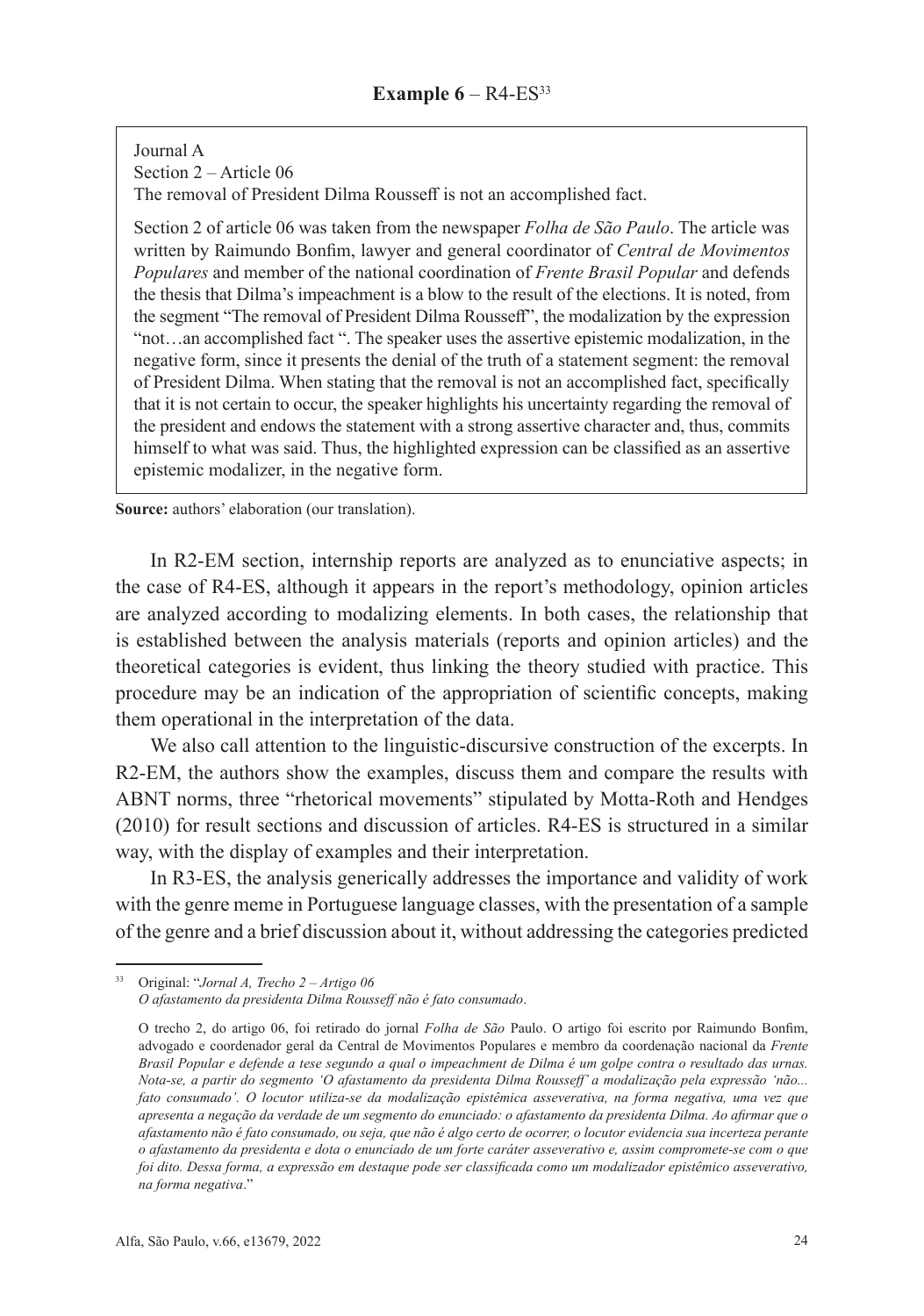in the theoretical framework. It should be added that the subject addressed in the section is completely inconsistent with the research theme, since the meme does not belong to a textbook activity, whereas the objectives and the theoretical framework move towards the analysis of the Portuguese language textbook from a dialogical perspective.

Finally, we want to discuss the stage of publicizing research results, given that socializing knowledge is one of the main characteristics and purposes of science. Furthermore, engaging in these activities means, especially for students, to interact in the making of the scientific community beyond the institutional context, previously limited to the project team.

This phase is covered in all reports. Those related to undergraduate research program projects in high school point out: production and presentation of a complete paper (scientific article) at an international event (R1-EM); two presentations of work at local events and two at a national event (R2-EM). Those referring to projects in higher education mention: production and presentation of a complete work at a local event (R4-ES); preparation of articles and participation in regional, national and international events, without specifying any of them (R3-ES). These data suggest that students at both levels experience similar socialization practices, producing oral and written academic text genres such as scientific article, summary and oral presentation.

## **Conclusion**

In this work, we proposed to analyze, comparatively, undergraduate research programs in high school and higher education, regarding the conceptions and guidelines recommended in official documents and the training aspects that are noticed in reports of projects developed at both levels. When studying undergraduate research program, as a science education action, in the light of Literacy Studies and the Academic Literacies approach, we start from the principle that this comparison must take into account not only the environment (school or university), but also, in an integrated way, the other elements of literacy events and practices that guide and constitute them: participants/ groups, activities/routines and artifacts/resources.

The official documents of both levels share, in general, the concept of scientific education through research, as an educational (investigative attitude and formation of the critical sense to act in the world) and scientific (learning of the scientific practice and the formal stages of knowledge construction) principle. However, the analysis of the documents allows us to affirm that higher education appears as the privileged environment for undergraduate research programs, highlighting the diversity of programs and the financial resources made available, which can have implications on the scope (in terms of number of participants) and the results of research policy in educational institutions.

It is interesting to note that the documents at the national level aimed at all types of secondary education (LDB and BNCC) do not address undergraduate research programs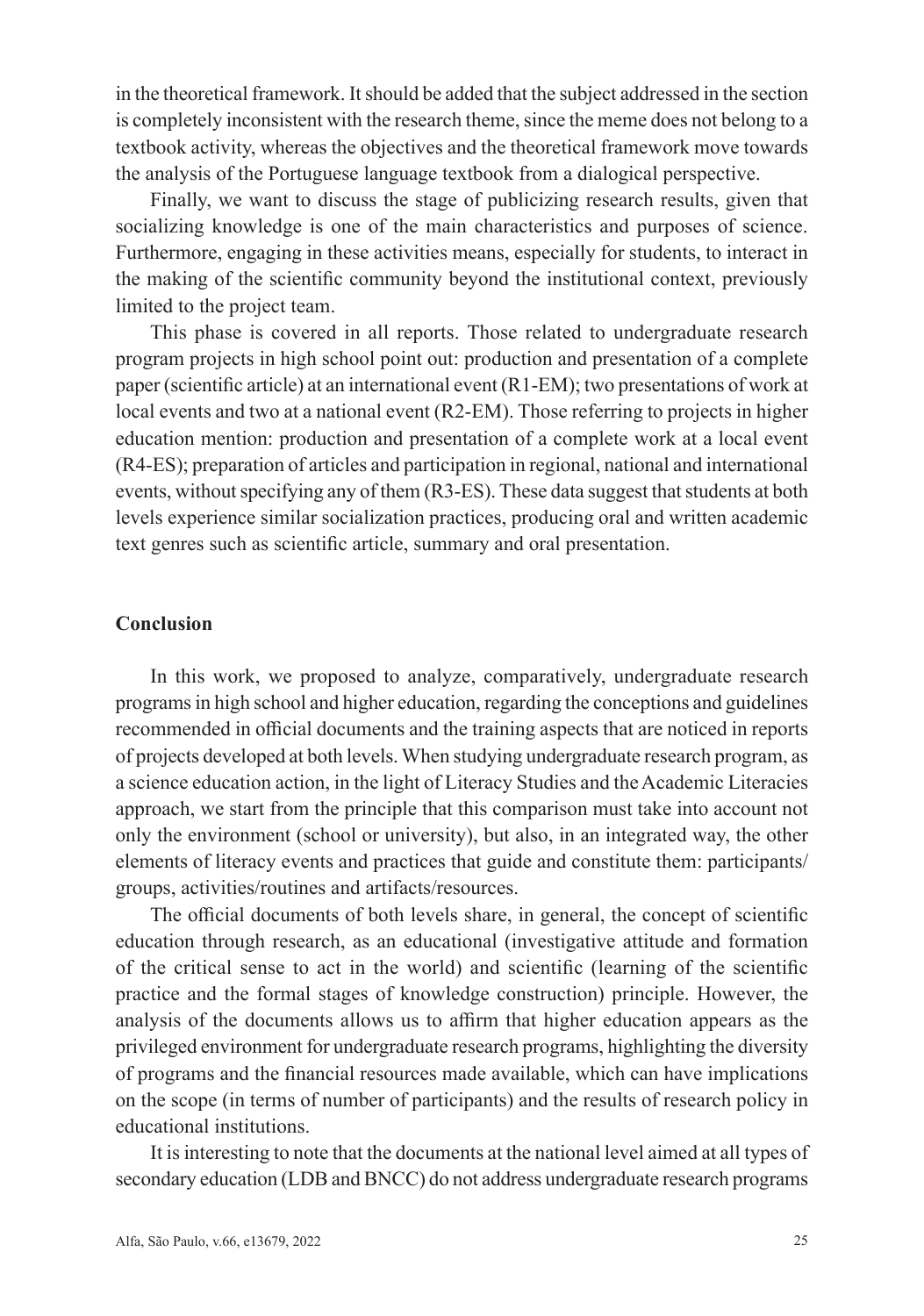for this level of education. Only the National Curricular Guidelines for High School Technical Vocational Education and IFRN institutional documents do so, a sign that undergraduate research program, as an educational action through institutionalized research in high school, seems to constitute a more peculiar characteristic of this teaching modality or the federal network of professional and technological education.

In training terms, the analysis of the reports of projects in the area of Linguistics and Literature of the two levels of education allowed us to visualize some similarities, notably regarding the activities and routines of the knowledge construction and socialization process. These similarities, we believe, can be related, on the one hand, to the formal characteristics of scientific practice common to different areas, according to Demo (2012); on the other, to the situated character of the literacy practices of the same area of knowledge, which makes us expect that this process is, in fact, relatively similar, even if the environment is different.

The differences that we perceive between the reports - mainly in the configuration of some parts (sections) of the genre, in the greater or lesser understanding of the stages of project execution and in the products resulting from them - however, do not seem to be due to the level of education. R2-EM and R4-ES, for example, materialize more knowledge of academic literacy practices than R1-EM and R3-ES. Thus, we can assume that other elements would be more decisive than the environment (university or school) for the characterization of these literacy practices. We can conjecture, in this respect, the quality of the mediation process of the advisors, the effective participation of students in meetings and research groups during the execution of the project, the configuration of teaching and learning situations of scientific concepts and genres, determining aspects for the insertion of the student in the making of a discipline.

We conclude, then, that undergraduate research program at the basic and higher levels, from the two contexts investigated, has many similarities - general guidelines, conceptions, objectives and even the dynamics of construction of scientific knowledge as well as differences, mainly of investments through the training policies and actions directed to each level of education. Other aspects, such as the training character of students who experience undergraduate research programs, seem to suffer more from other elements than of the environment (university or school) in which it occurs, in the context investigated by us.

LEITE, E.; PEREIRA, R; BARBOSA, M. A iniciação científica nos contextos da educação básica e superior: dos documentos oficiais aos aspectos formativos. **Alfa**, São Paulo, v.66, 2022.

■ *RESUMO: A iniciação científica, tradicionalmente implementada no ensino superior, temse feito presente também no nível médio de ensino. Com base nessa realidade, objetivamos analisar, comparativamente, a iniciação científica nesses dois contextos, quanto a seus princípios e diretrizes, preconizados em documentos oficiais, e a aspectos formativos nas práticas educativas. Para isso, selecionamos, dos dois níveis de ensino, documentos oficiais*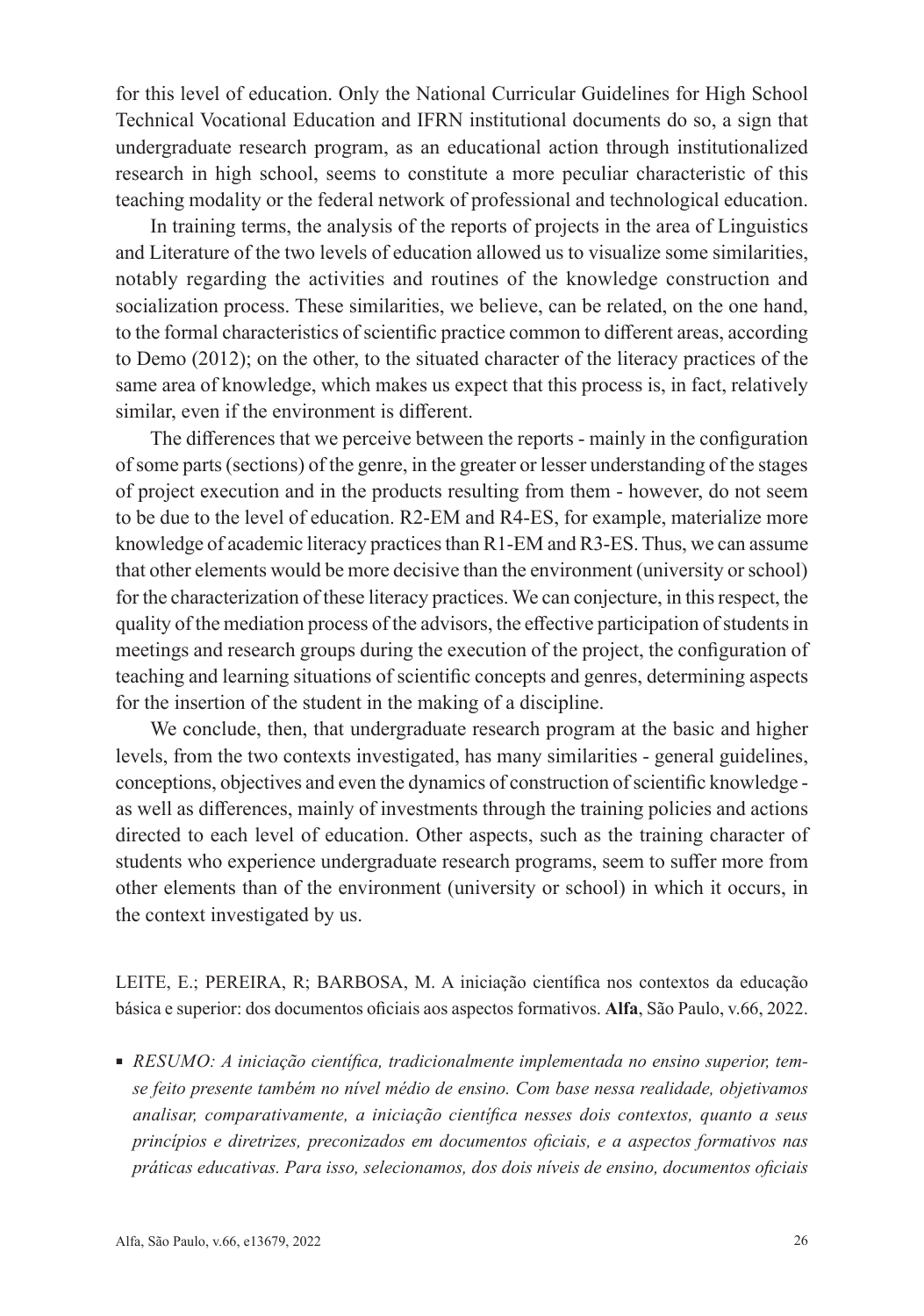*que tratam dessa política de educação científica, assim como relatórios finais de projetos de iniciação científica da área de Linguística e Literatura. Tais dados são analisados a partir de reflexões sobre educação pela pesquisa e de estudos sobre letramento e letramento acadêmico, mediante abordagem qualitativo-interpretativista. As análises indicam que os documentos oficiais, em ambos os contextos, se fundamentam em concepções semelhantes, principalmente a pesquisa como princípio pedagógico, mas há diferenças de investimento, significativamente maior na educação superior. Os relatórios, por sua vez, sugerem a realização de atividades/ rotinas parecidas no processo de construção e socialização do conhecimento científico, materializadas em textos que evidenciam conhecimentos e dificuldades que independem do nível de ensino. Na situação por nós investigada, portanto, há mais semelhanças do que diferenças entre a iniciação científica no ensino médio e superior, principalmente quanto aos aspectos formativos, apesar de desenvolver-se em ambientes diferentes.*

■ *PALAVRAS-CHAVE: letramento; letramento acadêmico; iniciação científica; ensino médio; ensino superior.*

# **REFERENCES**

AMÂNCIO, A. M.; QUEIROZ, A. P. R. de; AMÂNCIO FILHO, A. O Programa de Vocação Científica da Fundação Oswaldo Cruz (Provoc) como estratégia educacional relevante. **História, ciência e saúde-Manguinhos**, Rio de Janeiro, v.6, n.1, p.181-193, jun. 1999. DOI: http://dx.doi.org/10.1590/S0104-59701999000200010. Available in: http:// www.scielo.br/scielo.php?script=sci\_arttext&pid=S0104-59701999000200010&lng =en&nrm=iso. Access on: 14 Feb. 2017.

ASSOCIAÇÃO BRASILEIRA DE NORMAS TÉCNICAS. **ABNT NBR 10520**: informação e documentação - citações em documentos - elaboração. Rio de Janeiro: ABNT, 2002.

BARTON. D.; HAMILTON, M.; IVANIČ, R. (ed.). **Situated literacies**: reading and writing in context. London: Routledge, 2000.

BOCH, F.; GROSSMANN, F. Referir-se ao discurso do outro: alguns elementos de comparação entre especialistas e principiantes. **Scripta**, Belo Horizonte, v.6, n.11, p.97-108, out. 2002. Available in: http://periodicos.pucminas.br/index.php/scripta/ article/view/12452/9767. Access on: 24 Jan. 2019.

BRASIL. Ministério da Educação. Secretaria de Educação Básica. Conselho Nacional de Educação. **Base nacional comum curricular**: educação é a base. Brasília, DF: Ministério da Educação, 2018. Available in: http://basenacionalcomum.mec.gov.br/ images/BNCC\_EI\_EF\_110518\_versaofinal\_site.pdf. Access on: 17 Dec. 2018.

BRASIL. Ministério da Educação. Conselho Nacional de Educação. Parecer nº 02, de 9 de junho de 2015. Diretrizes Curriculares Nacionais para a Formação Inicial e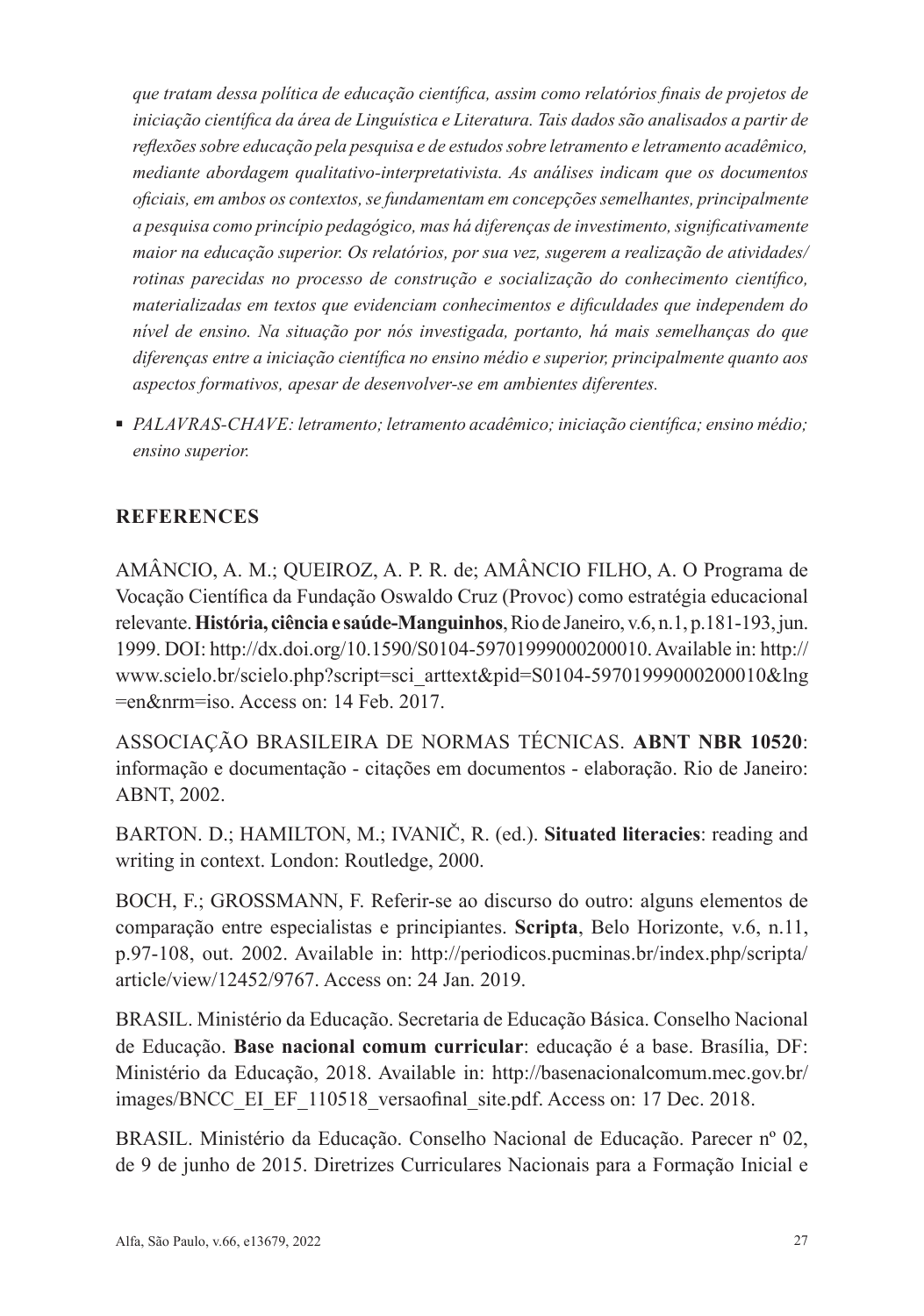Continuada dos Profissionais do Magistério da Educação Básica. **Diário Oficial da União**, Brasília, DF, seção 1, p.13, 25 jun. 2015. Available in: http://pronacampo.mec. gov.br/images/pdf/parecer\_cne\_cp\_2\_2015\_aprovado\_9\_junho\_2015.pdf. Access on: 20 Mar. 2020.

BRASIL. Ministério da Educação. Secretaria de Educação Básica. Diretoria de Currículos e Educação Integral. **Diretrizes Curriculares Nacionais da Educação Básica**. Brasília, DF: Ministério da Educação, 2013. p.202-264.

BRASIL. Lei nº 11.892, de 29 de dezembro de 2008. Institui a Rede Federal de Educação Profissional, Científica e Tecnológica, cria os Institutos Federais de Educação, Ciência e Tecnologia, e dá outras providências. **Diário Oficial da União**, Brasília, DF, 30 dez. 2008. Available in: http://www.planalto.gov.br/ccivil\_03/\_Ato2007-2010/2008/Lei/ L11892.htm. Access on: 10 Apr. 2020.

BRASIL. Lei nº 9.394, de 20 de dezembro de 1996. Estabelece as diretrizes e bases da educação nacional. **Diário Oficial da União**, Brasília, DF, 23 dez. 1996. Available in: http://www.planalto.gov.br/ccivil\_03/leis/L9394compilado.htm. Access on: 10 Apr. 2020.

CALAZANS, J. (org.). **Iniciação científica**: construindo o pensamento crítico. 2.ed. São Paulo: Cortez, 2002.

CARVALHO, J. A. B. Literacia académica: da escola básica ao ensino superior - uma visão integradora. **Letras & Letras**, Uberlândia, v.29, n.2, fev. 2014. Available in: http://www.seer.ufu.br/index.php/letraseletras/article/view/25983/14269. Access on: 5 Jan. 2020.

CHASSOT, A. Alfabetização científica: uma possibilidade para a inclusão social. **Revista Brasileira de Educação**, Rio de Janeiro, n.22, p.89-100, abr. 2003. Available in: DOI: http://dx.doi.org/10.1590/S1413-24782003000100009. Available in: http:// www.scielo.br/scielo.php?script=sci\_arttext&pid=S1413-24782003000100009&lng =en&nrm=iso. Access on: 11 Mar. 2019.

DEMO, P. **Pesquisa e construção de conhecimento**: metodologia científica no caminho de Habermas. 7.ed. Rio de Janeiro: Tempo Brasileiro, 2012.

DEMO, P. **Educar pela pesquisa**. 9.ed. Campinas: Autores Associados, 2011a.

DEMO, P. **Pesquisa**: princípio científico e educativo. 14.ed. São Paulo: Cortez, 2011b.

DEMO, P. Iniciação científica: razões formativas. *In*: MORAES, R.; LIMA, V. M. do R. (org.). **Pesquisa em sala de aula**: tendências para a educação em novos tempos. 2.ed. Porto Alegre: EDIPUCRS, 2004. Available in: http://books.google.com.br/ books?id=4Av-b11jCqUC&printsec=frontcover&hl=pt-BR&source=gbs\_ge\_summa ry r&cad=0#v=onepage&q&f=false. Access on: 11 Aug. 2012.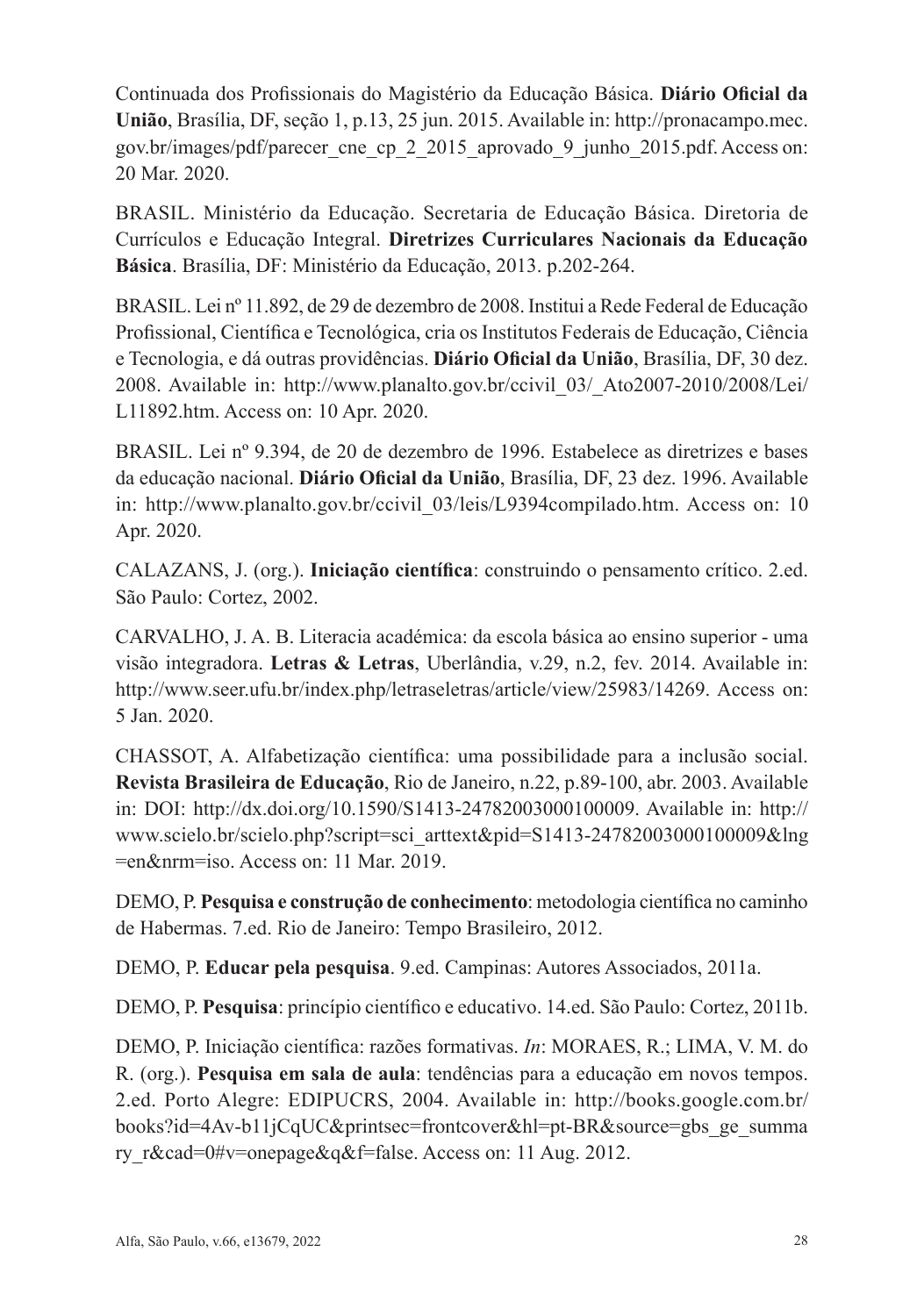FARIA, V. F. S. de. **Minha voz, tua voz, nossas vozes:** uma análise da responsabilidade enunciativa em artigos acadêmicos/científicos. 2015. 260 f. Tese (Doutorado em Estudos da Linguagem) – Departamento de Letras, Universidade Federal do Rio Grande do Norte, Natal, 2015. Available in: https://repositorio.ufrn.br/jspui/ bitstream/123456789/22506/1/VanessaFabiolaSilvaDeFaria\_TESE.pdf. Access on: 23 Jan. 2015.

FERREIRA, C. A. O programa de vocação científica da Fundação Oswaldo Cruz: fundamentos, compromissos e desafios. *In*: FERREIRA, C. A. *et al.* (org.). **Juventude e iniciação científica**: políticas públicas para o ensino médio. Rio de Janeiro: EPSJV: UFRJ, 2010. p.27-52. *E-book*. Available in: http://www.epsjv.fiocruz.br/sites/default/ files/l167.pdf. Access on: 7 Feb. 2017.

FERREIRA, M. S. Iniciação científica no ensino médio: reflexões a partir do campo do currículo. *In*: FERREIRA, C. A. *et al.* (org.). **Juventude e iniciação científica**: políticas públicas para o ensino médio. Rio de Janeiro: EPSJV: UFRJ, 2010. p.229-237. *E-book*. Available in: http://www.epsjv.fiocruz.br/sites/default/files/l167.pdf. Access on: 7 Feb. 2017.

GIORGI, M. C.; ALMEIDA, F. S. Práticas de letramento na iniciação científica e tecnológica: um estudo do gênero resumo acadêmico no CEFET/RJ. **Raído**, Dourados, v.12, n.30, p.105-122, dez. 2018. DOI: https://doi.org/10.30612/raido.v12i30.9385. Available in: http://ojs.ufgd.edu.br/index.php/Raido/article/view/9385. Access on: 7 Aug. 2019.

HAMILTON, M. Expanding the new literacy studies: using photographs to explore literacy as social practice. *In*: BARTON. D.; HAMILTON, M.; IVANIČ, R. (ed.). **Situated literacies**: reading and writing in context. London: Routledge, 2000. p.15-32.

HEATH, S. B. What no badtime story means: narrative skills at home and school. **Language in society**, Cambridge, v.11, p.49-76, 1982.

HECK, T. G. *et al*. Iniciação científica no ensino médio: um modelo de aproximação da escola com a universidade por meio do método científico. **Revista Brasileira de Pós-graduação**, Brasília, v.8, n.2, p.447-465, 31 mar. 2012. DOI: http://dx.doi. org/10.21713/2358-2332.2012.v8.245. Available in: http://ojs.rbpg.capes.gov.br/index. php/rbpg/article/view/245/235. Access on: 10 Mar. 2020.

INSTITUTO FEDERAL DE EDUCAÇÃO, CIÊNCIA E TECNOLOGIA DO RIO GRANDE DO NORTE. Pró-Reitoria de Pesquisa e Inovação. **Edital nº 8, de 18 de agosto de 2016**. Programa Institucional de Bolsas de Iniciação Científica para o Ensino Médio – PIBIC-EM, Natal: IFRN, 18 ago. 2016. Available in: https://portal.ifrn.edu.br/ pesquisa/editais/editais-2016/edital-08-2016-pibic-em-cnpq/edital-08-2016-pibic-emcnpq/view. Access on: 12 Feb. 2020.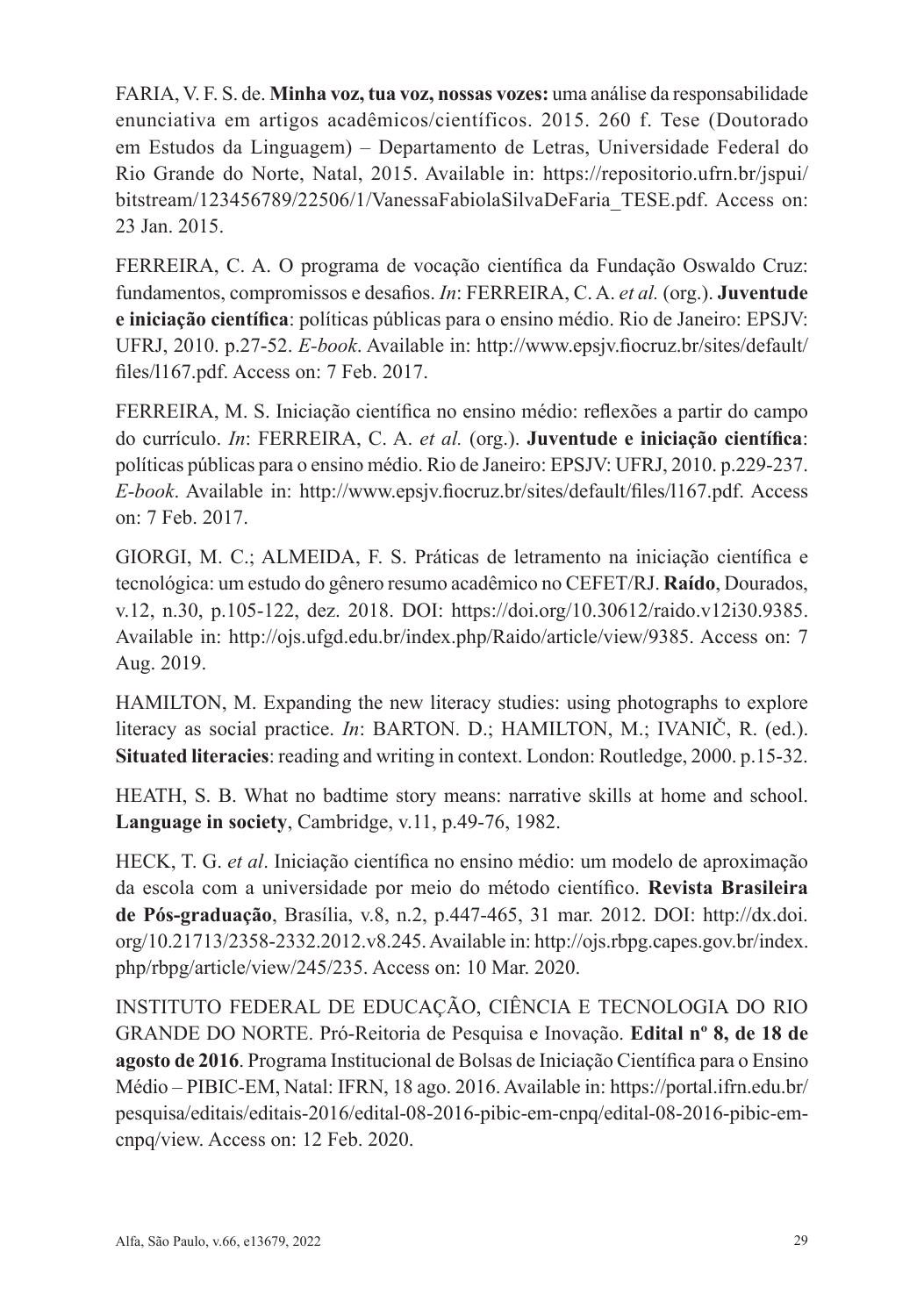INSTITUTO FEDERAL DE EDUCAÇÃO, CIÊNCIA E TECNOLOGIA DO RIO GRANDE DO NORTE. Pró-Reitoria de Pesquisa e Inovação. **Edital nº 7, de 5 de junho de 2015**. Programa Institucional de Bolsas de Iniciação Científica para o Ensino Médio – PIBIC-EM. Natal: IFRN, 5 jun. 2015. Available in: https://portal.ifrn.edu.br/ pesquisa/editais/editais-2015/edital-05-2015-pibic-af-cnpq-1/edital-07-2015-pibic-emfinal/view. Access on: 12 Feb. 2020.

INSTITUTO FEDERAL DE EDUCAÇÃO, CIÊNCIA E TECNOLOGIA DO RIO GRANDE DO NORTE. **Projeto Político-Pedagógico do IFRN**: uma construção coletiva: documento base. Natal: IFRN, 2012. Available in: http://portal.ifrn.edu.br/ institucional/arquivos/documento-base-do-ppp. Access on: 10 June 2015.

KLEIMAN, A. B.; ASSIS, J. A. (org.). **Significados e ressignificações do letramento**: desdobramentos de uma perspectiva sociocultural sobre a escrita. Campinas: Mercado de Letras, 2016.

LEA, M. R.; STREET, B. V. Student writing in higher education: an academic literacies approach. **Studies in higher education**, Oxon, v.23, n.2, June 1998. DOI: https:// doi.org/10.1080/03075079812331380364. Available in: http://search-ebscohost-com. ez139.periodicos.capes.gov.br/login.aspx?direct=true&db=aph&AN=823482&lang= pt-br&site=ehost-live. Access on: 25 Feb. 2016.

LEA, M. R.; STREET, B. V. O modelo de "letramentos acadêmicos": teoria e aplicações. **Revista Filologia e Linguística Portuguesa**, São Paulo, v.16, n.2, p.477-493, jul./ dez. 2014. DOI: https://doi.org/10.11606/issn.2176-9419.v16i2p477-493. Available in: https://www.revistas.usp.br/flp/article/view/79407/95916. Access on: 15 May 2017.

LEA, M. R.; STREET, B. V. (ed.). **Student writing in higher education**: new contexts. Milton Keynes: Open University Press; Philadelphia: Society for Research into Higher Education, 2000.

LEITE, E. G. **Letramentos acadêmicos na iniciação científica de alunos de ensino médio do** *Campus* **Pau dos Ferros do IFRN**. 2019. 736f. Tese (Doutorado em Letras) – Universidade do Estado do Rio Grande do Norte, Pau dos Ferros, 2020.

MARINHO, M. Letramento: a criação de um neologismo e a construção de um conceito. *In*: MARINHO. M.; CARVALHO, G. T. (org.). **Cultura escrita e letramento**. Belo Horizonte: Ed. da UFMG, 2010. p.68-100.

MARQUES, A. J.; SILVA, C. E. da. É possível uma iniciação científica no ensino médio como projeto para divulgação da física moderna e comtemporânea?. **Amazônia:**  Revista de Educação em Ciências e Matemáticas, Belem, v.2, p.9-13, jun. 2006. DOI: http://dx.doi.org/10.18542/amazrecm.v2i0.1671. Available in: https://periodicos.ufpa. br/index.php/revistaamazonia/article/view/1671/2066. Access on: 31 Mar. 2020.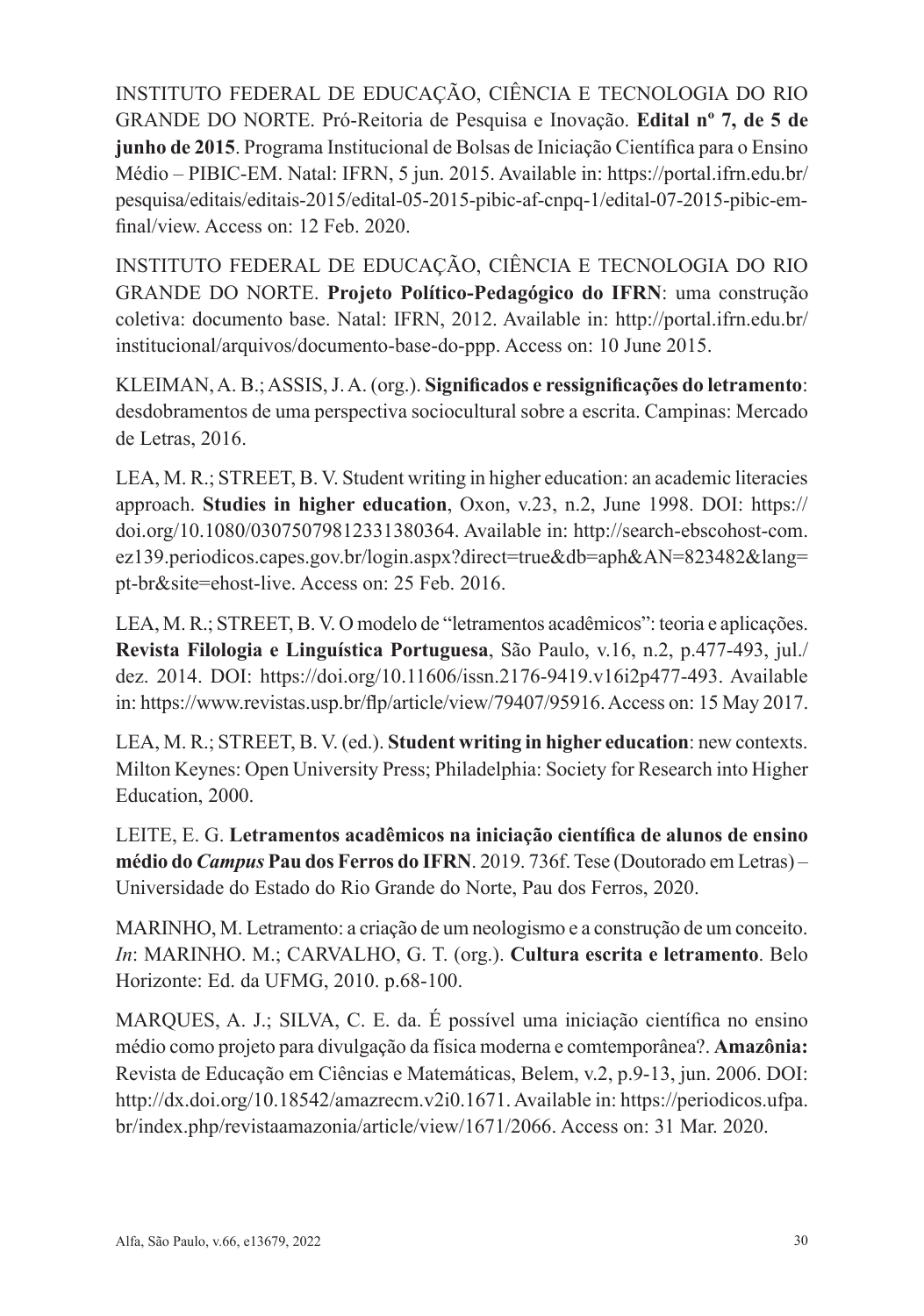MASSI, L. **Contribuições da iniciação científica na apropriação da linguagem científica por alunos de graduação em química**. 2008. 227f. Dissertação (Mestrado em Ciências) – Instituto de Química de São Carlos, Universidade de São Paulo, São Carlos, 2008. Available in: http://www.teses.usp.br/teses/disponiveis/75/75132/tde-18042008-112848/pt-br.php. Access on: 12 July. 2016.

MASSI, L.; QUEIROZ, S. L. (org.). **Iniciação científica**: aspectos históricos, organizacionais e formativos da atividade no ensino superior brasileiro. São Paulo: Ed. da UNESP Digital: 2015. *E-book*. Available in: https://books.scielo.org/id/s3ny4. Access on: 12 Feb. 2017.

MOTTA-ROTH, D.; HENDGES, G. R. **Produção textual na universidade**. São Paulo: Parábola, 2010.

OLIVEIRA, A. de; BIANCHETTI, L. Iniciação Científica Júnior: desafios à materialização de um círculo virtuoso. **Ensaio**: Avaliação e Políticas Públicas em Educação, Rio de Janeiro, v.26, n.98, p.133-162, mar. 2018. DOI: http://dx.doi. org/10.1590/s0104-40362018002600952. Available in: https://www.scielo.br/pdf/ ensaio/v26n98/1809-4465-ensaio-26-98-0133.pdf. Access on: 10 Mar. 2020.

POITMAN, I. Ciência para os jovens: falar menos e fazer mais. *In*: WERTHEIN, J.; CUNHA, C. da (org.). **Educação científica e desenvolvimento**: o que pensam os cientistas. Brasília: UNESCO: Instituto Sangari, 2005. p. 119-127. Available in: http:// unesdoc.unesco.org/images/0014/001422/142260por.pdf. Access on: 5 Feb. 2017.

STREET, B. V. **Letramentos sociais**: abordagens críticas do letramento no desenvolvimento, na etnografia e na educação. Tradução: Marcos Bagno. São Paulo: Parábola Editorial, 2014.

STREET, B. V. Literacy events and literacy practices: theory and practice in the New Literacy Studies. *In*: MARTIN-JONES, M.; JONES, K. (org.). **Multilingual literacies**: reading and writing different worlds. Amsterdam: John Benjamins Publishing Company, 2000. p.17-29.

STREET, B. V. **Literacy in theory and practice**. New York: Cambridge University Press, 1984.

UNESCO. **A ciência para o século XXI**: uma nova visão e uma base de ação. 3.ed. Brasília: UNESCO: ABIPTI, 2005. Available in: http://www.dominiopublico.gov.br/ download/texto/ue000207.pdf. Access on: 5 Feb. 2017.

UNIVERSIDADE FEDERAL DA PARAÍBA. Pró-Reitoria de Pesquisa. Edital nº 2, de 6 de abril de 2017. **Seleção de projetos de iniciação científica 2017/2018**: PIBIC/CNPq/UFPB, PIBITI/CNPq, PIBIC-AF/CNPq, PIVIC/UFPB, PIVIT/UFPB e PIBIC-EM/CNPq. João Pessoa: UFPB, 6 abr. 2017. n.2, p.1-12. Retificado em 14 de abril de 2017. Available in: http://www.propesq.ufpb.br/propesq/contents/downloads/